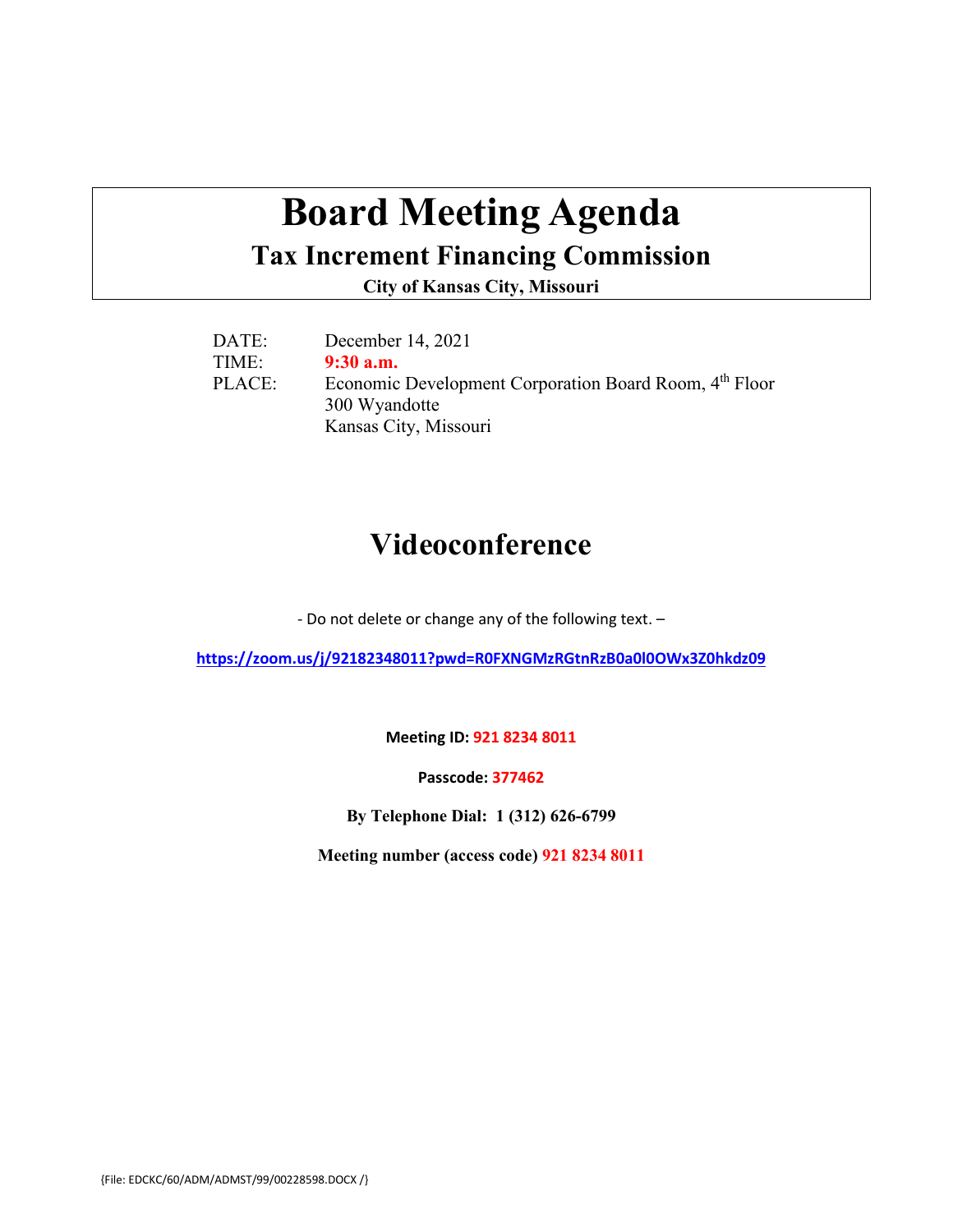# *PLATTE COUNTY/PLATTE RIII-PARK HILL AGENDA ITEMS*

#### *ROLL CALL*

#### **1. Consideration of acceptance of the Platte County/Platte RIII-Park Hill Commission Minutes, and other matters related thereto. (***La'Sherry Banks***) Exhibit 1**

Minutes of the November 9, 2021 Platte County/Platte RIII-Park Hill meeting are included for the Commission's review prior to the meeting.

*Action recommended:* ACCEPTANCE OF THE NOVEMBER 9, 2021 PLATTE COUNTY/PLATTE RIII-PARK HILL MINUTES AS PRESENTED.

#### **2. Consent Agenda (Cost Certifications): Consideration of the Cost Consent Agenda for Platte County/Platte RIII-Park Hill, and other matters related thereto.** *(Rick DeSimone)* **Exhibit 2**

The Consent Agenda items for December 2021 are included in the Commission's Board Packet for review prior to the meeting. The following items are included:

• Cost Certifications (**Exhibit 2**)

#### **KCI TIF Plan: Consideration of certification of costs totaling \$615,092.28, and other matters related thereto.** *(Rick DeSimone)*

| Request from:                   | MD Management, Inc.                                      |
|---------------------------------|----------------------------------------------------------|
| Total amount requested:         | \$615,092.28                                             |
| Use of funds:                   | Street Improvements and Administrative Cost              |
| Cost certifier:                 | Ralph Johnson                                            |
| Questioned or disallowed costs: | None                                                     |
| EATs reporting requirement:     | 96% compliant for the current reporting period (1st half |
|                                 | 2021), 96% Compliant for the last reporting period (2nd) |
|                                 | half 2020).                                              |

Notes: Street Improvement Project 21 Northland Sports Complex Storm Water Detention, Engineering Cost and related Commission Expenses, Contingencies, Legal Fees and Construction Interest.

Notes: A portion of this request will be paid from a bond draw—see schedule below.

|                       | <b>Bond Draw</b> |            | Pay As You Go |          | Total         |            |  |
|-----------------------|------------------|------------|---------------|----------|---------------|------------|--|
|                       | Portion          |            | Portion       |          | Certification |            |  |
| KCI Corridor          |                  |            |               |          |               |            |  |
| - MD Management, Inc. |                  | 610.179.29 |               | 4.912.99 |               | 615,092.28 |  |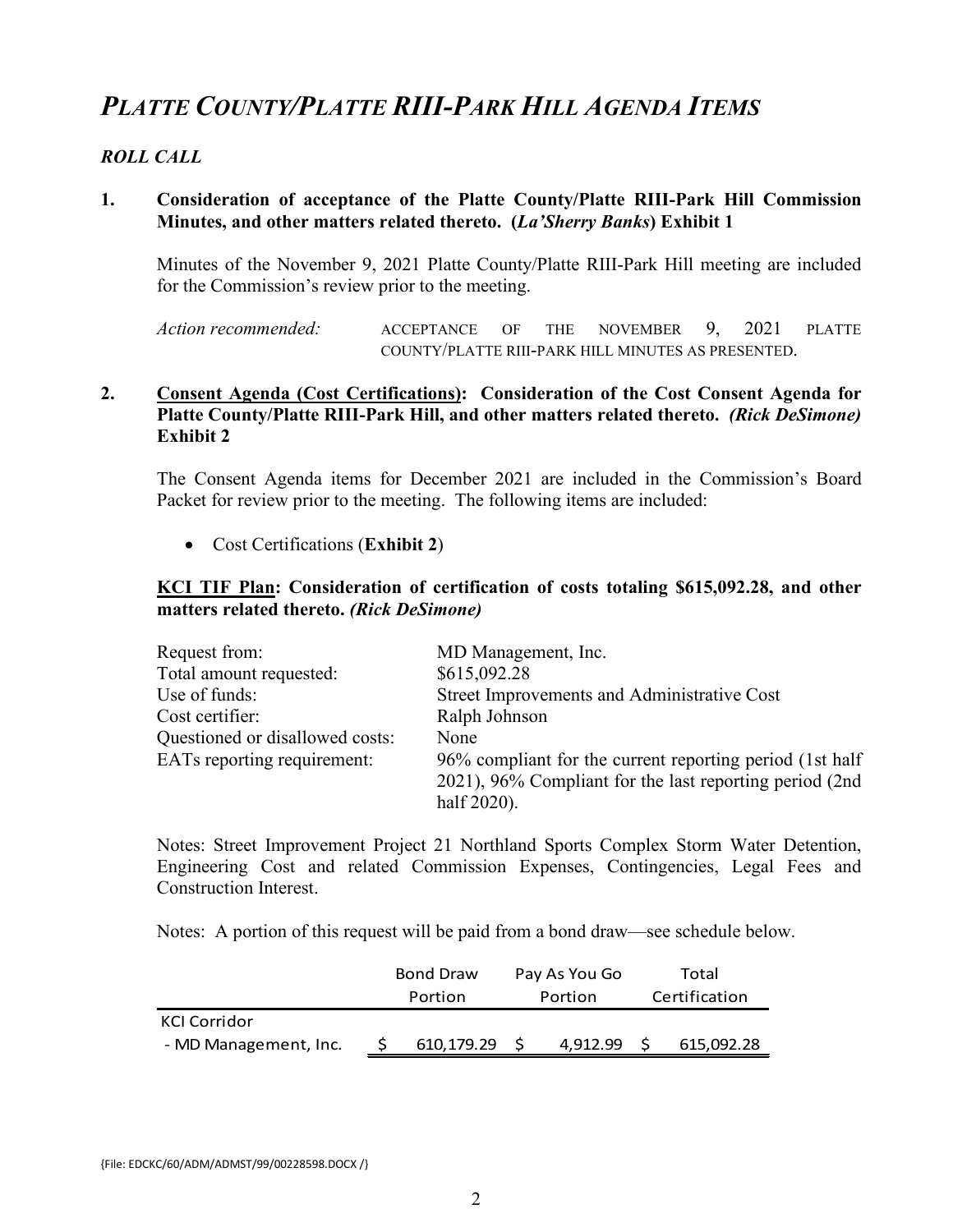Recommendation: Approval of certification of costs totaling \$615,092.28 and payment of related bond draw of \$610,179.29. Reimbursement is subject to the issuance of a Certificate of Partial Completion.

*Action recommended:* APPROVAL OF THE COST CONSENT AGENDA FOR PLATTE COUNTY/PLATTE RIII-PARK HILL AND AUTHORIZE AND DIRECT THE CHAIR, VICE-CHAIR, OR EXECUTIVE DIRECTOR TO EXECUTE A RESOLUTION APPROVING THE SAME.

#### **3. KCI Corridor TIF Plan: Consideration of approval of the Certificate of Partial Completion and Compliance relative to Administrative and Soft Costs in connection with the KCI Corridor TIF Plan, and other matters related thereto.** *(Sandra L. Rayford)* **Exhibit 3**

This Certificate of Partial Completion and Compliance is issued to MD Management, Inc. (the "Redeveloper") in accordance with Section 14 of the Agreement, dated March 30, 2006, between the Tax Increment Financing Commission of Kansas City, Missouri (the "Commission") and the Redeveloper (the "Redevelopment Agreement") for all such requirements and obligations in connection with the implementation of the Public Improvements described on Exhibit B (the "Partially Completed Public Improvements") contemplated by the KCI Corridor Tax Increment Financing Plan.

|                                      | <b>Redevelopment Project Costs</b> |                        |  |  |
|--------------------------------------|------------------------------------|------------------------|--|--|
|                                      | <b>Budget</b>                      | <b>Actual</b>          |  |  |
| <b>TIF Administrative Costs</b>      | 500,000<br>S.                      | \$386,544              |  |  |
| <b>Engineering Costs Contingency</b> | \$2,500,000                        | \$303,446              |  |  |
| Developer Legal Fees                 | \$750,000                          | \$640,012              |  |  |
| <b>Construction Period Interest</b>  | 375,000                            | $$88,465$ <sup>1</sup> |  |  |

Redeveloper's Report: The Redeveloper has provided satisfactory compliance documentation related to the Partially Completed Administrative and Soft Costs.

Cost Certification: All costs to date have been certified by the Commission.

Compliance With Policies: The Redeveloper satisfactorily complied with the policies attached to and incorporated within the Redevelopment Agreement, including the Commission's Work Force Policy and Ordinance No. 180535, as amended.

Staff recommends approval of the Certificate of Partial Completion and Compliance.

*Action recommended:* APPROVAL OF THE CERTIFICATE OF PARTIAL COMPLETION AND COMPLIANCE TO MD MANAGEMENT, INC. FOR THE PARTIALLY COMPLETED ADMINISTRATIVE AND SOFT COSTS IN CONNECTION WITH THE KCI CORRIDOR TIF PLAN AND DIRECT THE CHAIR, VICE-CHAIR, OR EXECUTIVE DIRECTOR TO EXECUTE A RESOLUTION APPROVING THE SAME.

<span id="page-2-0"></span><sup>{</sup>File: EDCKC/60/ADM/ADMST/99/00228598.DOCX /}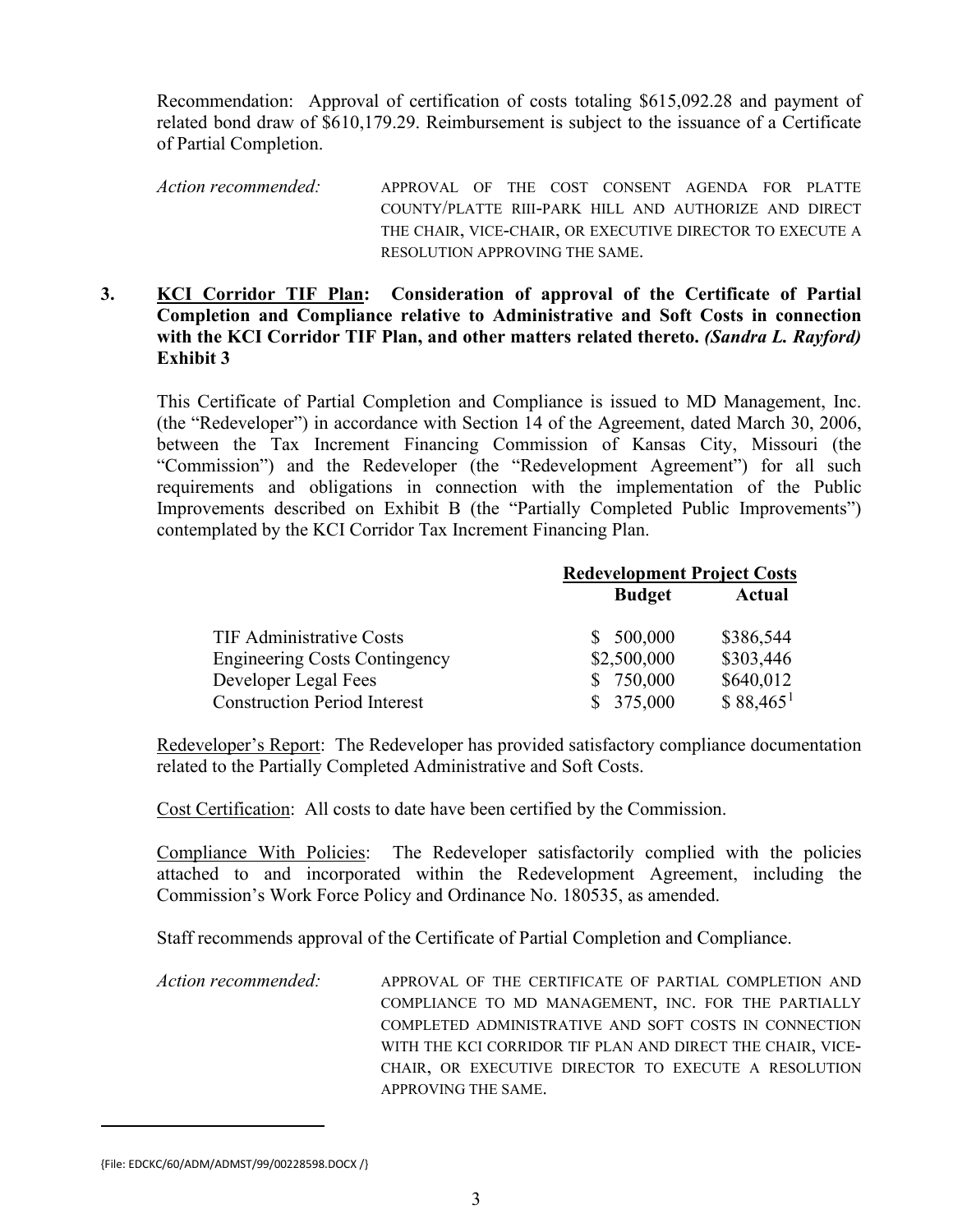#### **4. KCI Corridor TIF Plan - Project 21: Consideration of approval of the Certificate of Partial Completion and Compliance in connection with Project 21 of the KCI Corridor TIF Plan, and other matters related thereto.** *(Sandra L. Rayford)* **Exhibit 4**

This Certificate of Partial Completion and Compliance is issued to MD Management, Inc. (the "Redeveloper") in accordance with Section 14 of the Agreement, dated June 28, 2021, between the Tax Increment Financing Commission of Kansas City, Missouri (the "Commission") and the Redeveloper (the "Redevelopment Agreement") for all such requirements and obligations in connection with the construction of a portion of certain public infrastructure improvements related to the development of a Sports Complex (the "Partially Completed 21 Improvements") contemplated by the KCI Corridor Tax Increment Financing Plan.

|                                          | <b>Redevelopment Project Costs</b><br><b>Budget</b><br>Actual<br>\$15,570,000 \$1,020,807 |  |  |
|------------------------------------------|-------------------------------------------------------------------------------------------|--|--|
|                                          |                                                                                           |  |  |
| Total Public Improvement 21 Costs        |                                                                                           |  |  |
| Reimbursable Public Improvement 21 Costs | $$15,570,000$ $$1,020,807$                                                                |  |  |

#### **REDEVELOPER'S REPORT OF PROJECT IMPROVEMENTS: Exhibit B**

The design and construction of the improvements contemplated by Public Improvement 21 have been partially completed in accordance with the construction plans prepared by Olsson, Inc.,

Cost Certification: All costs to date have been certified by the Commission.

Compliance With Policies:The Redeveloper satisfactorily complied with the policies attached to and incorporated within the Redevelopment Agreement, including the Commission's Work Force Policy and Ordinance No. 180535, as amended (the "MBE/WBE Ordinance.")

Staff recommends approval of the Certificate of Partial Completion and Compliance.

*Action recommended:* APPROVAL OF THE CERTIFICATE OF PARTIAL COMPLETION AND COMPLIANCE TO MD MANAGEMENT, INC. FOR THE PARTIALLY COMPLETED PROJECT 21 PUBLIC IMPROVEMENT COSTS WITHIN THE KCI CORRIDOR TIF PLAN AND DIRECT THE CHAIR, VICE-CHAIR, OR EXECUTIVE DIRECTOR TO EXECUTE A RESOLUTION APPROVING THE SAME.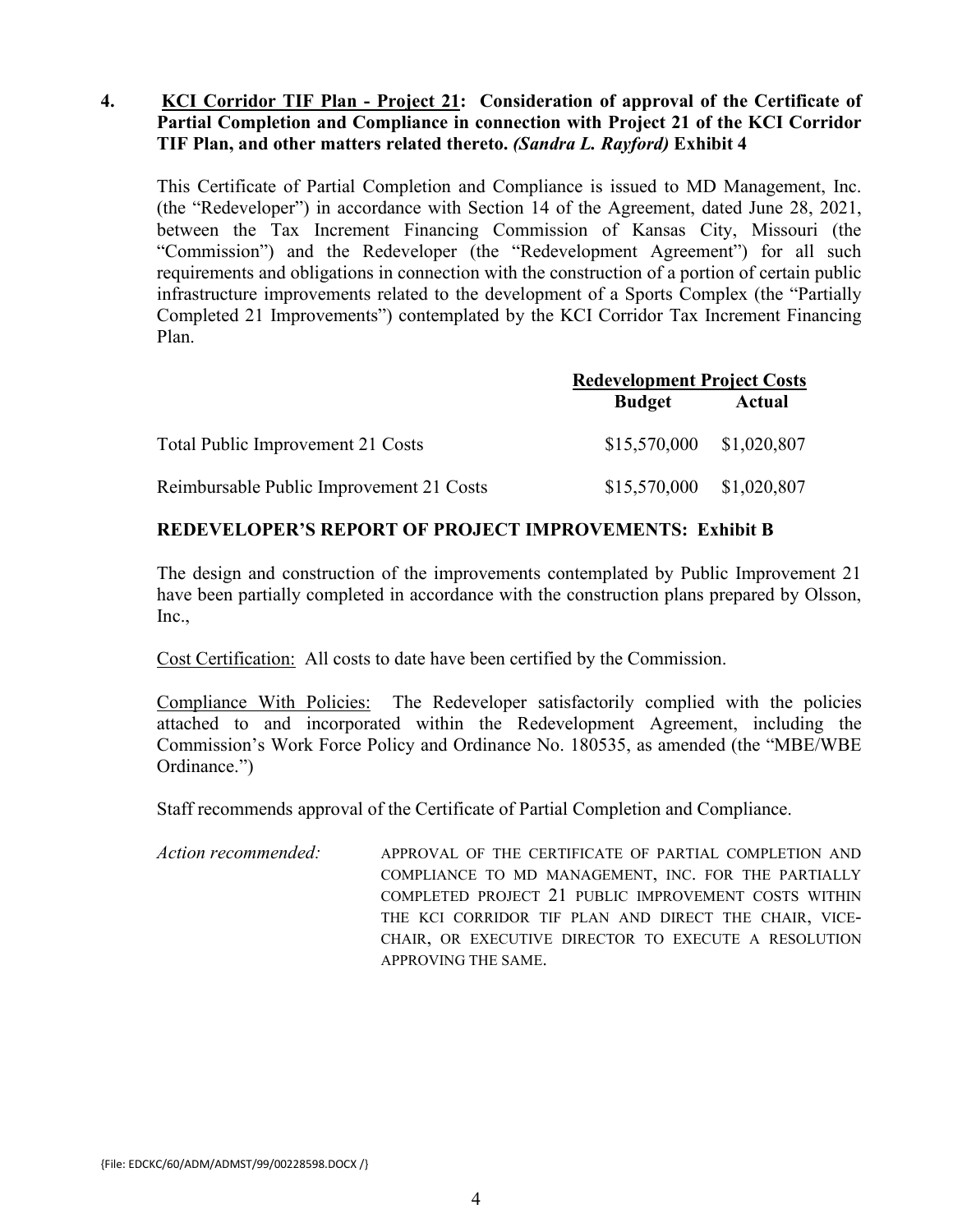#### **5. KCI Corridor TIF Plan - Project 17 Public Improvements No. 13: Consideration of approval of the Certificate of Partial Completion and Compliance in connection with Project 17 Public Improvements No. 13 within the KCI Corridor TIF Plan, and other matters related thereto. (Sandra L. Rayford) Exhibit 5**

This Certificate of Partial Completion and Compliance is issued to MD Management, Inc. (the "Redeveloper") in accordance with Section 14 of the Agreement, dated March 30, 2006, and as amended from time to time, between the Tax Increment Financing Commission of Kansas City, Missouri (the "Commission") and the Redeveloper (the "Redevelopment Agreement") for all such requirements and obligations in connection with the construction of a portion of certain improvements to Line Creek Parkway (the "Partially Completed 17 Improvements") contemplated by the KCI Corridor Tax Increment Financing Plan.

|                                          | <b>Redevelopment Project Costs</b> |             |  |
|------------------------------------------|------------------------------------|-------------|--|
|                                          | <b>Budget</b>                      | Actual      |  |
| Total Public Improvement 17 Costs        | \$3,030,324                        | \$2,992,118 |  |
| Reimbursable Public Improvement 17 Costs | \$3,030,324                        | \$2,992,118 |  |

#### **REDEVELOPER'S REPORT OF PROJECT IMPROVEMENTS:**

The design and construction of the improvements contemplated by Public Improvement 17 have been partially completed in accordance with the construction plans referenced in the Redevelopment Agreement. In connection with the completion of the Partially Completed 17 Improvements, as described in Exhibit B.

Cost Certification: All costs to date have been certified by the Commission.

Compliance With Policies:The Redeveloper satisfactorily complied with the policies attached to and incorporated within the Redevelopment Agreement, including the Commission's Affirmative Action and Work Force Policies.

Staff recommends approval of the Certificate of Partial Completion and Compliance.

*Action recommended:* APPROVAL OF THE CERTIFICATE OF PARTIAL COMPLETION AND COMPLIANCE TO MD MANAGEMENT, INC. FOR THE PARTIALLY COMPLETED PROJECT 17 PUBLIC IMPROVEMENT NO. 13 COSTS AND DIRECT THE CHAIR, VICE-CHAIR, OR EXECUTIVE DIRECTOR TO EXECUTE A RESOLUTION APPROVING THE SAME.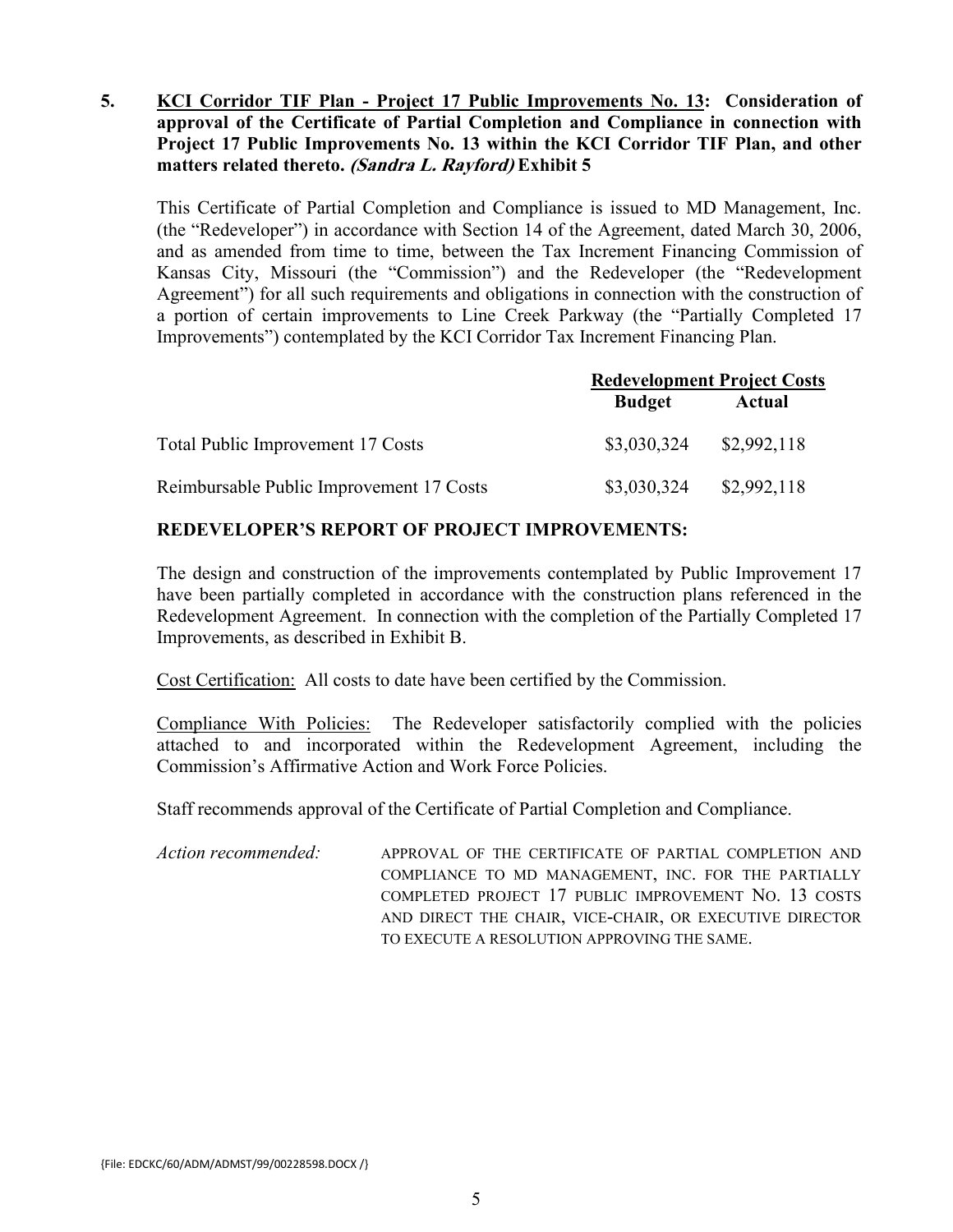# *PLATTE-CLAY COUNTY /PLATTE RIII AGENDA ITEMS*

#### *ROLL CALL*

#### **6. Consideration of acceptance of the Platte-Clay County/Platte RIII Commission Minutes, and other matters related thereto. (***La'Sherry Banks***) Exhibit 1**

Minutes of the November 9, 2021 Platte-Clay County/Platte RIII meeting are included for the Commission's review prior to the meeting.

*Action recommended:* ACCEPTANCE OF THE NOVEMBER 9, 2021 PLATTE-CLAY COUNTY/PLATTE RIII MINUTES AS PRESENTED.

#### **7. Consent Agenda (Cost Certifications): Consideration of the Cost Consent Agenda for Platte-Clay County/Platte RIII, and other matters related thereto.** *(Rick DeSimone)* **Exhibit 7**

The Consent Agenda items for December 2021 are included in the Commission's Board Packet for review prior to the meeting. The following items are included:

• Cost Certifications (**Exhibit 7**)

#### **Platte Purchase Development Plan: Consideration of certification of costs totaling \$1,117,587.02, and other matters related thereto.** *(Rick DeSimone)*

| Request from:                   | Hunt Midwest Real Estate                                                                                                              |
|---------------------------------|---------------------------------------------------------------------------------------------------------------------------------------|
| Total amount requested:         | \$1,117,587.02.                                                                                                                       |
| Use of funds:                   | Water & Sewer Main Extension                                                                                                          |
| Cost certifier:                 | Ralph Johnson                                                                                                                         |
| Questioned or disallowed costs: | None                                                                                                                                  |
| EATs reporting requirement:     | 100% compliant for the current reporting period (1st)<br>half 2021). 100% Compliant for the last reporting period<br>(2nd half 2020). |

Notes: Street and Public Improvement Cost Includes Project 11 Water & Sewer Construction and Waterline Design and Project 7C Roadway Design cost.

Notes: A portion of this request will be paid from bond draw—see schedule below.

|                        | Description                                    | <b>Bond Draw</b><br>Portion | City<br>Contribution      | Total<br>Certification |              |
|------------------------|------------------------------------------------|-----------------------------|---------------------------|------------------------|--------------|
| <b>Platte Purchase</b> |                                                |                             |                           |                        |              |
|                        | - Hunt Midwest Water & Sewer Const.-Project 11 | $$868,807.46$ \$            | $\overline{\phantom{a}}$  | S                      | 868,807.46   |
|                        | - Hunt Midwest Roadway Design-Project 7C       |                             | 202,743.01                |                        | 202,743.01   |
|                        | - Hunt Midwest Waterline Design-Project 11     |                             | 46,036.55                 |                        | 46,036.55    |
|                        |                                                |                             | \$868,807.46 \$248,779.56 | - \$                   | 1,117,587.02 |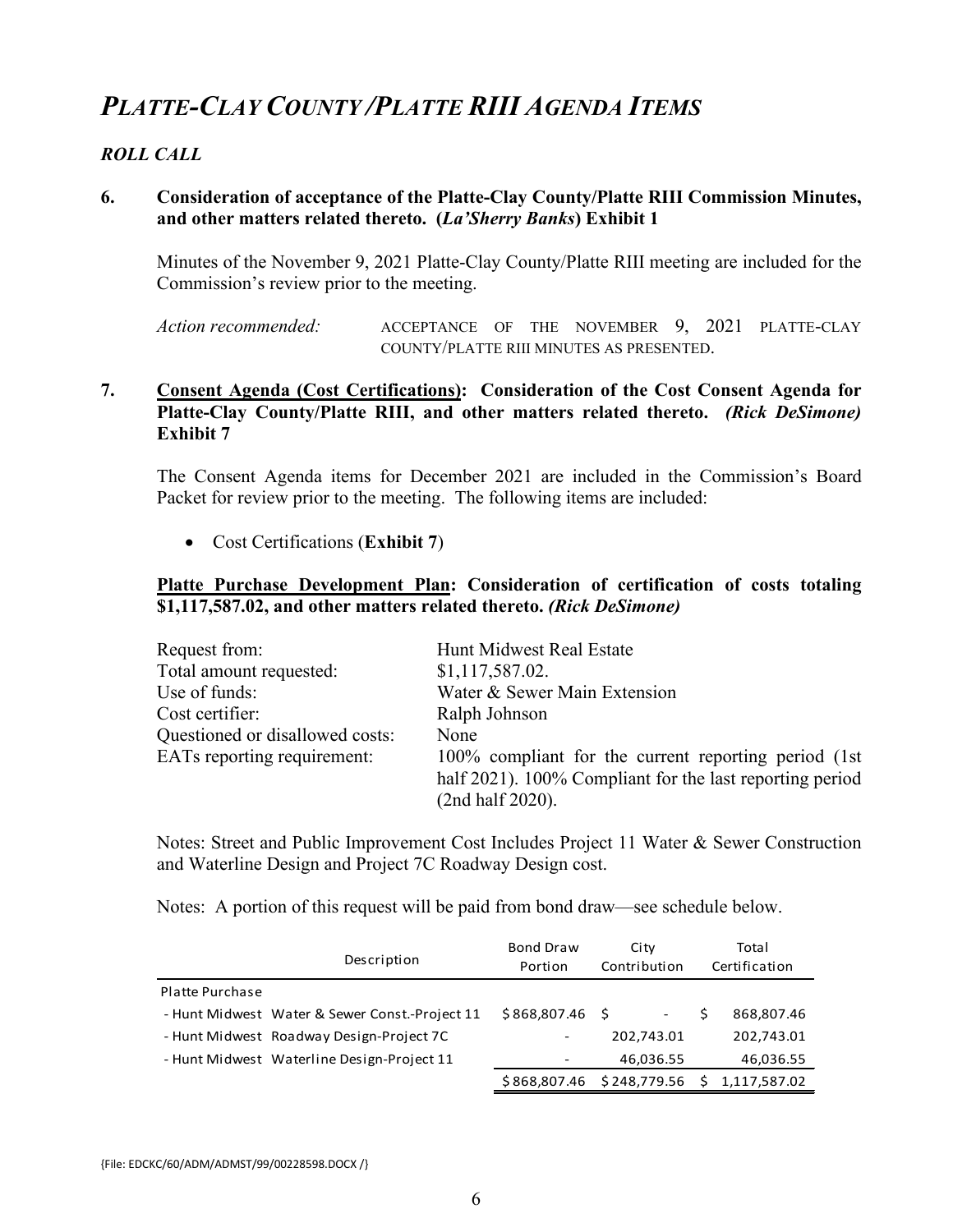Recommendation: Approval of certification of costs totaling \$1,117,587.02 and payment of related bond draw of \$868,807.46. Reimbursement is subject to the issuance of a Certificate of Partial Completion.

- *Action recommended:* APPROVAL OF THE COST CONSENT AGENDA FOR PLATTE-CLAY COUNTY/PLATTE RIII AND AUTHORIZE AND DIRECT THE CHAIR, VICE-CHAIR, OR EXECUTIVE DIRECTOR TO EXECUTE A RESOLUTION APPROVING THE SAME.
- **8. Platte Purchase Development Plan - Public Improvement 11: Consideration of approval of the Certificate of Partial Completion and Compliance in connection with Public Improvement 11 within the Platte Purchase Development Plan, and other matters related thereto. (Sandra L. Rayford) Exhibit 8**

This Certificate of Partial Completion is issued to Hunt Midwest Real Estate Development, Inc. (the "Redeveloper") in accordance with Section 19 of the Redevelopment Agreement for all such requirements and obligations in connection with the construction of a portion of certain Public Infrastructure Improvements described on Exhibit B and Exhibit C, attached hereto (the "Partially Completed Public Improvements"), and for which costs through September 30, 2021 were submitted and certified.

#### **PLATTE PURCHASE DEVELOPMENT PLAN:**

|                                                        | <b>Budget</b> | Actual<br>to Date |
|--------------------------------------------------------|---------------|-------------------|
| <b>Total Cost of Public Improvements</b>               | \$2,300,000   | \$917,304         |
| Redevelopment Project Costs Eligible for Reimbursement | \$1,134,000   | \$917,304         |

#### **REDEVELOPER'S REPORT OF PARTIALLY COMPLETED IMPROVEMENTS:**

The Partially Completed Public Improvements for which Redevelopment Project Costs are specifically described on Exhibit B and Exhibit C.

Compliance With Policies:The Redeveloper satisfactorily complied with the policies attached to and incorporated within the Redevelopment Agreement, including the Commission's Work Force Policy and Ordinance No. 180535, as further amended (the "MBE/WBE Ordinance").

Staff recommends approval of the Certificate of Partial Completion and Compliance.

*Action recommended:* APPROVAL OF THE CERTIFICATE OF PARTIAL COMPLETION AND COMPLIANCE TO HUNT MIDWEST REAL ESTATE DEVELOPMENT, INC. FOR THE PUBLIC IMPROVEMENT 11 WITHIN THE PLATTE PURCHASE DEVELOPMENT PLAN AND DIRECT THE CHAIR, VICE-CHAIR, OR EXECUTIVE DIRECTOR TO EXECUTE A RESOLUTION APPROVING THE SAME.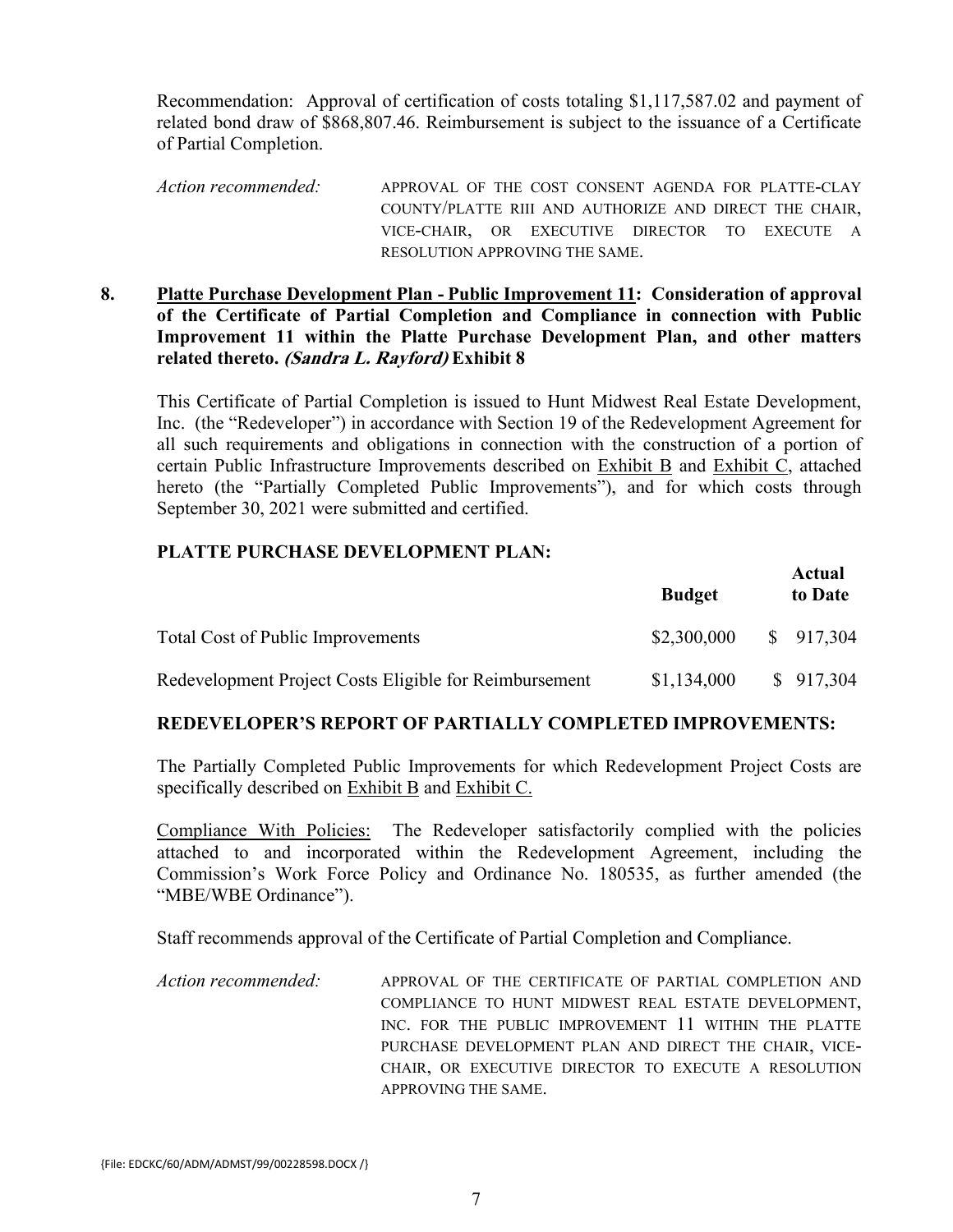# *CLAY COUNTY/LIBERTY-NKC AGENDA ITEMS*

#### *ROLL CALL*

#### **9. Consideration of acceptance of the Clay County/Liberty-NKC TIFC Minutes, and other matters related thereto. (***La'Sherry Banks***) Exhibit 1**

Minutes of the November 9, 2021 Clay County/Liberty-NKC meeting are included for the Commission's review prior to the meeting.

*Action recommended*: ACCEPTANCE OF THE NOVEMBER 9, 2021 CLAY COUNTY/LIBERTY-NKC MINUTES AS PRESENTED.

#### **10. Consent Agenda (Cost Certifications): Consideration of the Cost Consent Agenda for Clay County/Liberty-NKC, and other matters related thereto.** *(Rick DeSimone)* **Exhibit 10**

The Consent Agenda items for December 2021 are included in the Commission's Board Packet for review prior to the meeting. The following items are included:

• Cost Certifications (**Exhibit 10**)

#### **Shoal Creek Parkway TIF Plan: Consideration of certification of costs totaling \$26,091.97, and other matters related thereto.** *(Rick DeSimone)*

| Request from:                   | Hunt Midwest                                                                                                                         |
|---------------------------------|--------------------------------------------------------------------------------------------------------------------------------------|
| Total amount requested:         | \$26,091.97                                                                                                                          |
| Use of funds:                   | Maplewoods Parkway Street Project W                                                                                                  |
| Cost certifier:                 | <b>CHV CPAs</b>                                                                                                                      |
| Questioned or disallowed costs: | None                                                                                                                                 |
| EATs reporting requirement:     | 100% compliant for the current reporting period (1st)<br>half 2021), 99% Compliant for the last reporting period<br>(2nd half 2020). |

Notes: Street Improvements Project W, Maplewoods Parkway – Shoal Creek Parkway to Northeast  $112<sup>th</sup>$  Street. Pay Request #3 paid by City Contributions.

Recommendation: Approval of certification of costs totaling \$26,091.97.

#### **Shoal Creek Parkway TIF Plan: Consideration of certification of costs totaling \$360,190.00, and other matters related thereto.** *(Rick DeSimone)*

Request from: Star Acquisitions Total amount requested:  $$360,190.00$ Use of funds: Street Improvement Project Cost certifier: Novak Birks Questioned or disallowed costs: None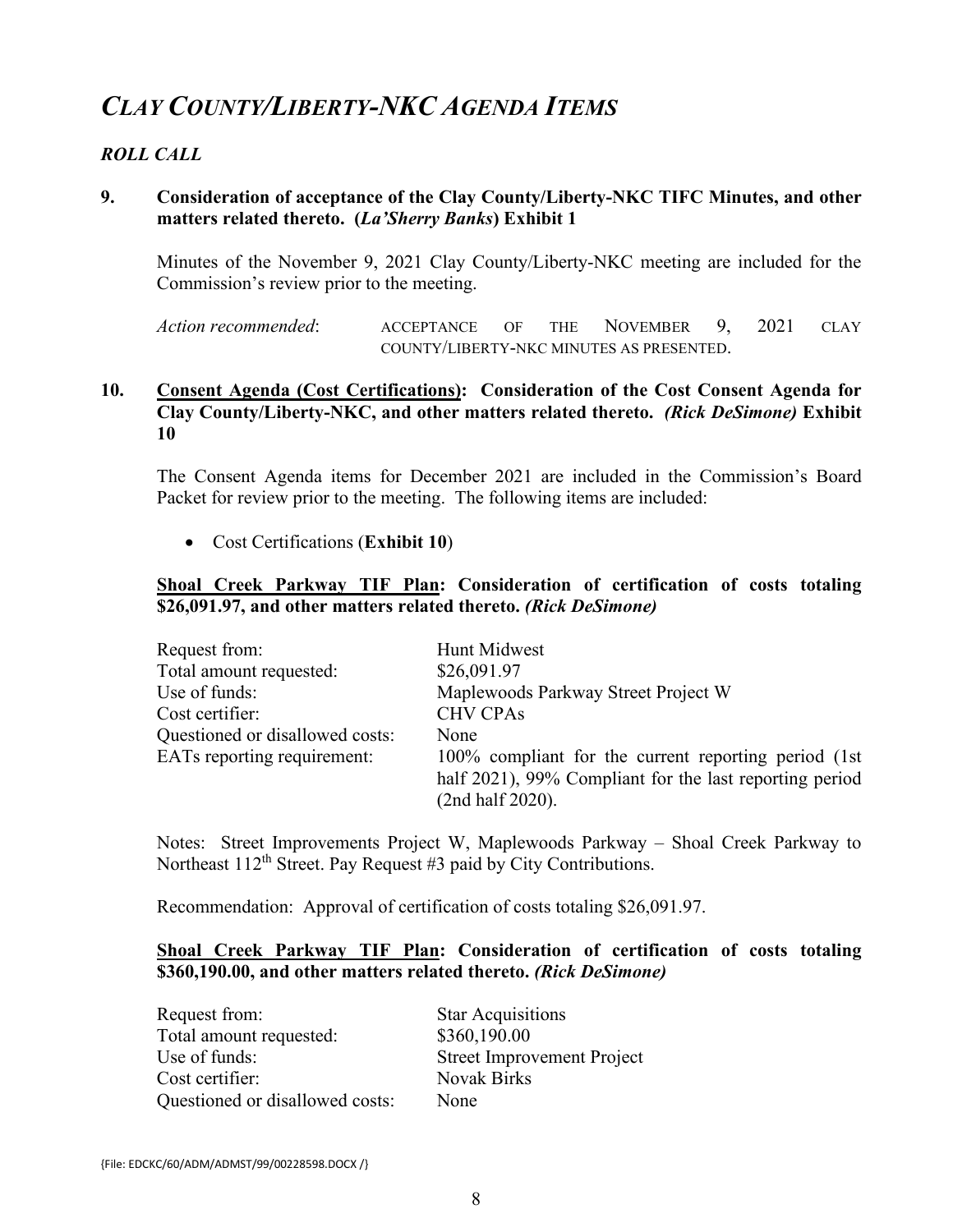EATs reporting requirement: 100% compliant for the current reporting period (1st half 2021), 99% Compliant for the last reporting period (2nd half 2020).

Notes: Public Roadway Improvements MO Route 152 Highway at Booth Avenue. Public Improvements include Public Utilities for Sanitary Sewers. Request #3, Pay as you go for Project Q, Project R and Project S.

Recommendation: Approval of certification of costs totaling \$360,190.00.

#### **Shoal Creek Parkway TIF Plan: Consideration of certification of costs totaling \$3,156,445.00, and other matters related thereto.** *(Rick DeSimone)*

| Request from:                   | <b>Star Acquisitions</b>                                                                                                             |
|---------------------------------|--------------------------------------------------------------------------------------------------------------------------------------|
| Total amount requested:         | \$3,156,445.00                                                                                                                       |
| Use of funds:                   | <b>Street Improvement Project</b>                                                                                                    |
| Cost certifier:                 | <b>Novak Birks</b>                                                                                                                   |
| Questioned or disallowed costs: | None                                                                                                                                 |
| EATs reporting requirement:     | 100% compliant for the current reporting period (1st)<br>half 2021), 99% Compliant for the last reporting period<br>(2nd half 2020). |

Notes: Public Roadway Improvements MO Route 152 Highway, Booth Avenue to East Shoal Creek Valley View Drive. Public Improvements include Detention Basins, Public Utilities Water Main & Dry Utilities and Financing Cost. Request #4, Pay As You Go for Project Q, Project R and Project S.

Recommendation: Approval of certification of costs totaling \$3,156,445.00.

| Action recommended: | APPROVAL OF THE COST CONSENT AGENDA FOR CLAY           |  |  |  |  |
|---------------------|--------------------------------------------------------|--|--|--|--|
|                     | COUNTY/LIBERTY-NKC AND AUTHORIZE AND DIRECT THE CHAIR, |  |  |  |  |
|                     | VICE-CHAIR, OR EXECUTIVE DIRECTOR TO EXECUTE A         |  |  |  |  |
|                     | RESOLUTION APPROVING THE SAME.                         |  |  |  |  |

#### **11. Shoal Creek Parkway TIF Plan/Public Improvement K2: Consideration of approval of the Certificate of Partial Completion and Compliance in connection with the Public Improvement K2 within the Shoal Creek Corridor TIF Plan and other matters related thereto. (Sandra L. Rayford) Exhibit 11**

This Certificate of Partial Completion and Compliance is issued to the City of Kansas City, Missouri (the "Redeveloper") in accordance with Section 11 of the Amended and Restated Redevelopment Agreement, dated January 15, 2020, between the Tax Increment Financing Commission of Kansas City, Missouri (the "Commission") and the Redeveloper, as it may be modified, amended or restated from time to time (the "Redevelopment Agreement") for all such requirements and obligations in connection with the portion of the design and construction of NE 104<sup>th</sup> Street, beginning  $\frac{1}{2}$  mile east of MO-291 and continuing to the Liberty/Kansas City city limits that are described on **Exhibit A.**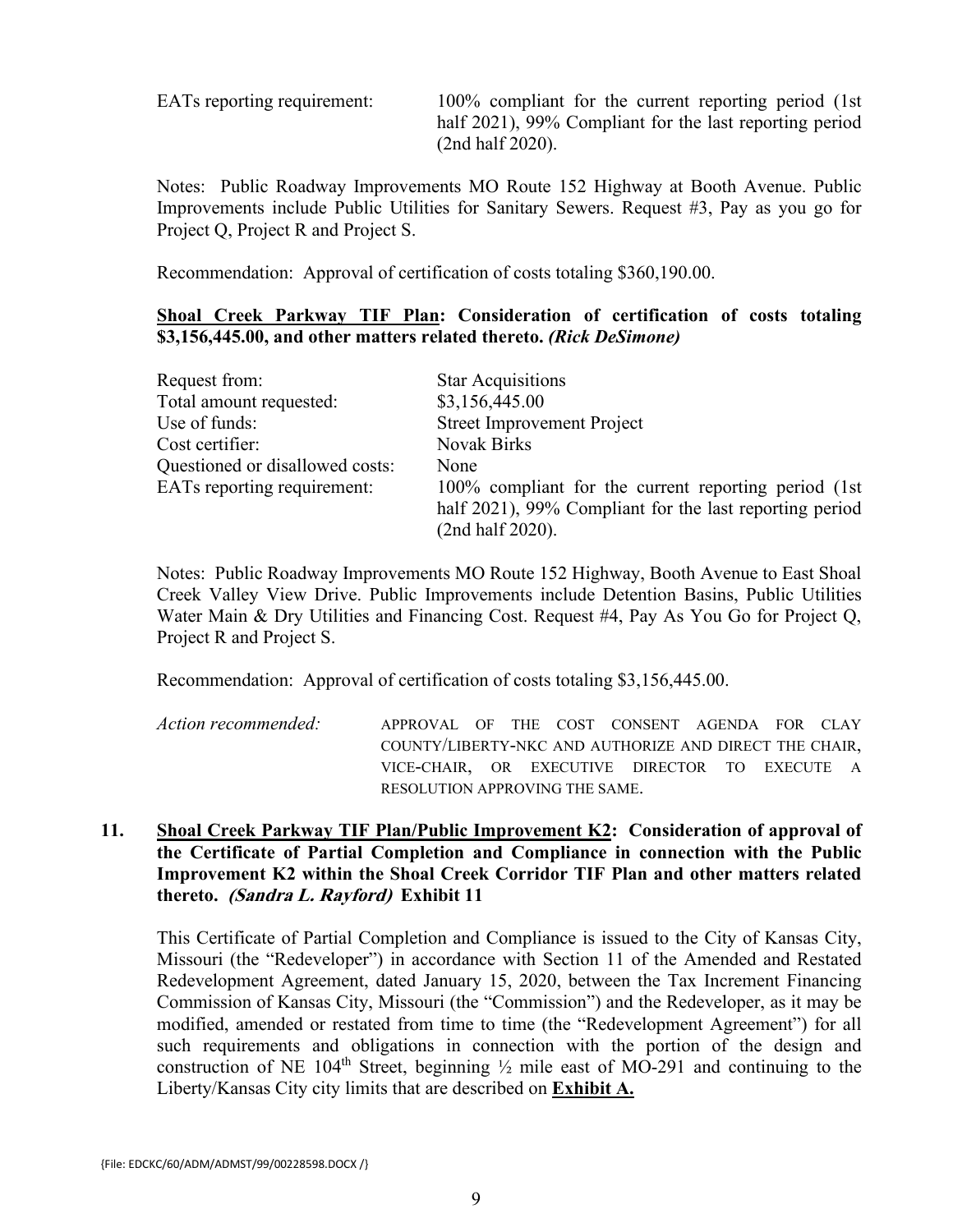|                                                   | <b>Budget</b> | Actual      |
|---------------------------------------------------|---------------|-------------|
| Public Improvement K2 Redevelopment Project Costs | \$5,360,000   | \$3,565,215 |
| Public Improvement K2 Reimbursable Costs          | \$5,360,000   | \$3,565,215 |

#### **REDEVELOPER'S REPORT OF PROJECT IMPROVEMENTS: Exhibit A**

**Cost Certification:** All costs to date have been certified by the Commission.

**COMPLIANCE WITH POLICIES**: As of the date hereof, except as noted below and in the Certification of Costs Resolution, the Redeveloper is in compliance with the policies attached to and incorporated within the Redevelopment Agreement, including Ordinance No. 180535, as further amended (the "MBE/WBE Ordinance") and the Commission's Work Force Policy. The Commission, pursuant to the Certification of Costs Resolution, has waived certain provisions within its Certification of Costs and Reimbursement Policy, which require the Redeveloper to submit its Reimbursable Project Costs for certification within eighteen (18) months of such Reimbursable Project Costs being incurred.

*Action recommended*: APPROVAL OF THE CERTIFICATE OF PARTIAL COMPLETION AND COMPLIANCE TO THE CITY OF KANSAS CITY, MO FOR THE PUBLIC IMPROVEMENT K2 AND DIRECT THE CHAIR, VICE-CHAIR, OR EXECUTIVE DIRECTOR TO EXECUTE A RESOLUTION APPROVING THE SAME.

**12. Shoal Creek Parkway TIF Plan: Consideration of the approval of a Second Amendment to the Redevelopment Agreement between the Commission and the City of Kansas City, Missouri, through its Board of Parks and Recreation Commissioners for the Conceptual Design of Shoal Creek Parkway, beginning at N. Brighton and continuing to N. Woodland and the construction of certain improvements within Hodge Park, as provided for by the Shoal Creek Parkway TIF Plan, and other matters related thereto.**  *(Jon Otto)* **Exhibit 12**

On November 10, 1994, the City Council (the "City Council") of the City of Kansas City, Missouri (the "City"), upon the recommendation of the TIF Commission, approved the Shoal Creek Parkway Tax Increment Financing Plan (the "Shoal Creek TIF Plan") by Ordinance No. 941443 and designated the area described therein as a redevelopment area (the "Redevelopment Area"). The Shoal Creek TIF Plan has been subsequently amended, pursuant to a series of ordinances passed by the City Council.

The Shoal Creek TIF Plan provides, among other things, for the design and construction of roadways and other public infrastructure within and adjacent to the Redevelopment Area, including (1) the conceptual design of Shoal Creek Parkway, between N. Brighton Road and N Woodland Ave. ("Shoal Creek Conceptual Design") and (2) the construction of certain improvements within Hodge Park, including general park improvements to support facilities for a playground, trails and athletic fields and to address drainage, signage, landscaping and roadway improvements ("General Park Improvements and Trail Completion"), a multipurpose sports field in the north portion of Hodge Park (the "Multi-Purpose Playing Field"), a destination playground project, including the installation of play equipment (the "Destination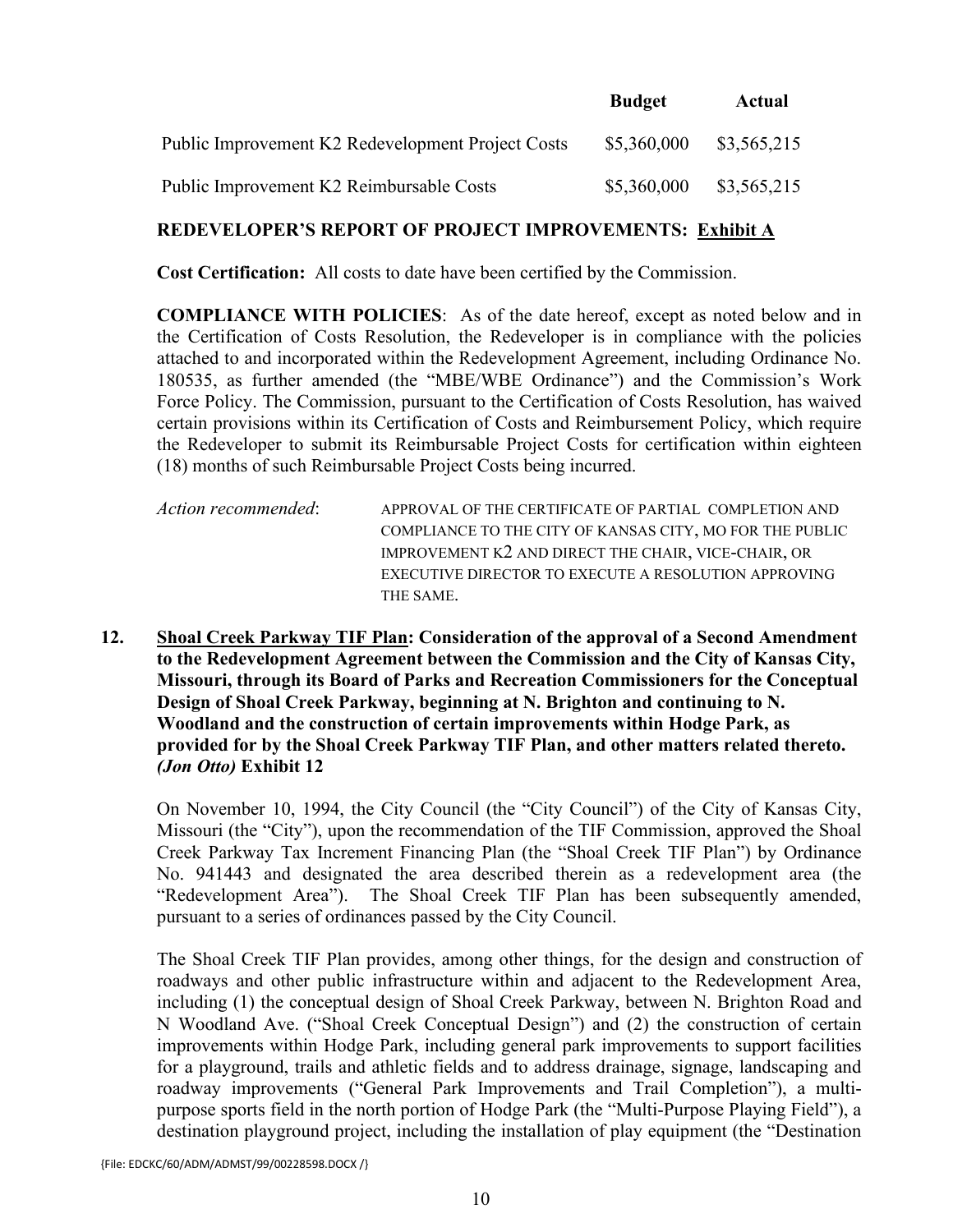Playground"), the construction of a parking lot to support the Destination Playground, trails and athletic fields ("Parking Lot Improvements") and the construction of a water main for Hodge Park and irrigation for sports fields located within Hodge Park (the "Water Main Extension and Irrigation Improvements," and together with the General Park Improvements and Trail Completion, Multi-Purpose Playing Field, the Destination Playground and the Parking Lot Improvements, the "Hodge Park Improvements").

The Commission and the City, on May 29, 2017, entered into a Redevelopment Agreement, which was amended on May 28, 2019 and which provides for (A) the City to cause the design and construction of the General Park Improvements and Trail Completion, the Multi-Purpose Playing Field, the destination Playground and the Parking Lot Improvements to be completed by May 2019 and the Water Main Extension to be completed by April 2021 and for (B) the Commission, subject to terms of the Redevelopment Agreement, as amended, to reimburse the City for costs related to the General Improvements and Trial Completion in amount not to exceed \$1,420,000, costs related to the Multi-Purpose field in amount not to exceed \$700,000, costs related to the Destination Playground in an amount not to exceed \$1,350,000, costs related to the Parking Lot Improvements not to exceed \$250,000 and costs related to the Water Main and Irrigation Improvements not to exceed \$900,000.

The City desires to further amend the Redevelopment Agreement to extend the date of completion for the design and construction of the Water Main Extension to July 2023.

To the extent the Commission finds acceptable the terms of the Second Amendment to the Redevelopment Agreement, attached to the Board Packet as **Exhibit 12,** staff and legal counsel recommend its approval, subject to modifications accepted by the Chair, Executive Director and legal counsel.

*Action recommended:* APPROVAL OF THE SECOND AMENDMENT TO REDEVELOPMENT AGREEMENT WITH THE CITY OF KANSAS CITY, MISSOURI, THROUGH ITS BOARD OF PARKS AND RECREATION COMMISSIONERS, FOR THE CONCEPTUAL DESIGN OF SHOAL CREEK PARKWAY, BEGINNING AT N. BRIGHTON ROAD AND CONTINUING TO N. WOODLAND AVENUE AND THE DESIGN AND CONSTRUCTION OF CERTAIN IMPROVEMENTS WITHIN HODGE PARK, AS CONTEMPLATED BY THE SHOAL CREEK PARKWAY TIF PLAN, SUBJECT TO MODIFICATIONS ACCEPTED BY THE CHAIR, THE EXECUTIVE DIRECTOR AND LEGAL COUNSEL

### *CLAY COUNTY/NKC AGENDA ITEMS*

#### *ROLL CALL*

#### **13. Consideration of acceptance of the Clay County/NKC TIFC Minutes, and other matters related thereto. (***La'Sherry Banks***) Exhibit 1**

Minutes of the November 9, 2021 Clay County/NKC meeting are included for the Commission's review prior to the meeting.

*Action recommended:* ACCEPTANCE OF THE NOVEMBER 9, 2021 CLAY COUNTY/NKC MINUTES AS PRESENTED.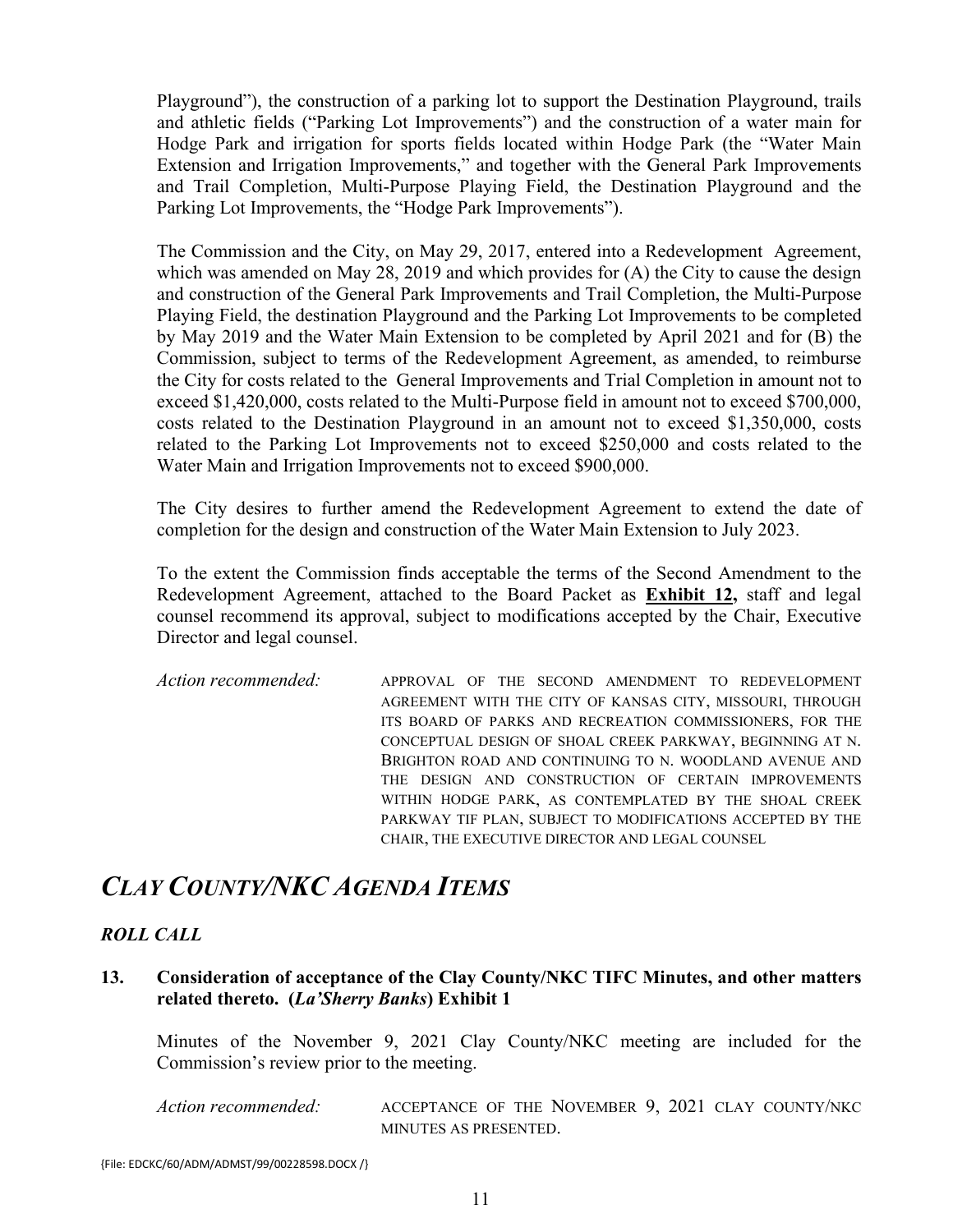#### **14. Consent Agenda (Cost Certifications): Consideration of the Cost Consent Agenda for Clay County/NKC, and other matters related thereto.** *(Rick DeSimone)* **Exhibit 14**

The Consent Agenda items for December 2021 are included in the Commission's Board Packet for review prior to the meeting. The following items are included:

Cost Certifications (**Exhibit 14**)

#### **Arlington Road Link TIF Plan: Consideration of certification of costs totaling \$28,744.00, and other matters related thereto.** *(Rick DeSimone)*

| Request from:                   | Hunt Midwest                                                                                                                          |
|---------------------------------|---------------------------------------------------------------------------------------------------------------------------------------|
| Total amount requested:         | \$28,744.00                                                                                                                           |
| Use of funds:                   | Street Improvements & Project Expenses                                                                                                |
| Cost certifier:                 | <b>Novak Birks</b>                                                                                                                    |
| Questioned or disallowed costs: | None                                                                                                                                  |
| EATs reporting requirement:     | 100% compliant for the current reporting period (1st)<br>half 2021), 100% Compliant for the last reporting period<br>(2nd half 2020). |

Notes: Street Improvement Project Cost (Project 1), Project Management Expenses and GC Fees. Pay Application #20.

Recommendation: Approval of certification of costs totaling \$28,744.00

#### **Arlington Road TIF Plan: Consideration of certification of costs totaling \$64,313.00, and other matters related thereto.** *(Rick DeSimone)*

| Request from:                   | Hunt Midwest                                                                                                                          |
|---------------------------------|---------------------------------------------------------------------------------------------------------------------------------------|
| Total amount requested:         | \$64,313.00                                                                                                                           |
| Use of funds:                   | Project Expenses                                                                                                                      |
| Cost certifier:                 | <b>Novak Birks</b>                                                                                                                    |
| Questioned or disallowed costs: | None                                                                                                                                  |
| EATs reporting requirement:     | 100% compliant for the current reporting period (1st)<br>half 2021), 100% Compliant for the last reporting period<br>(2nd half 2020). |

Notes: Project Expenses includes Engineering Surveys Costs, Professional Services, TIF Administration Fees and Construction Period Interest. Pay Application #29.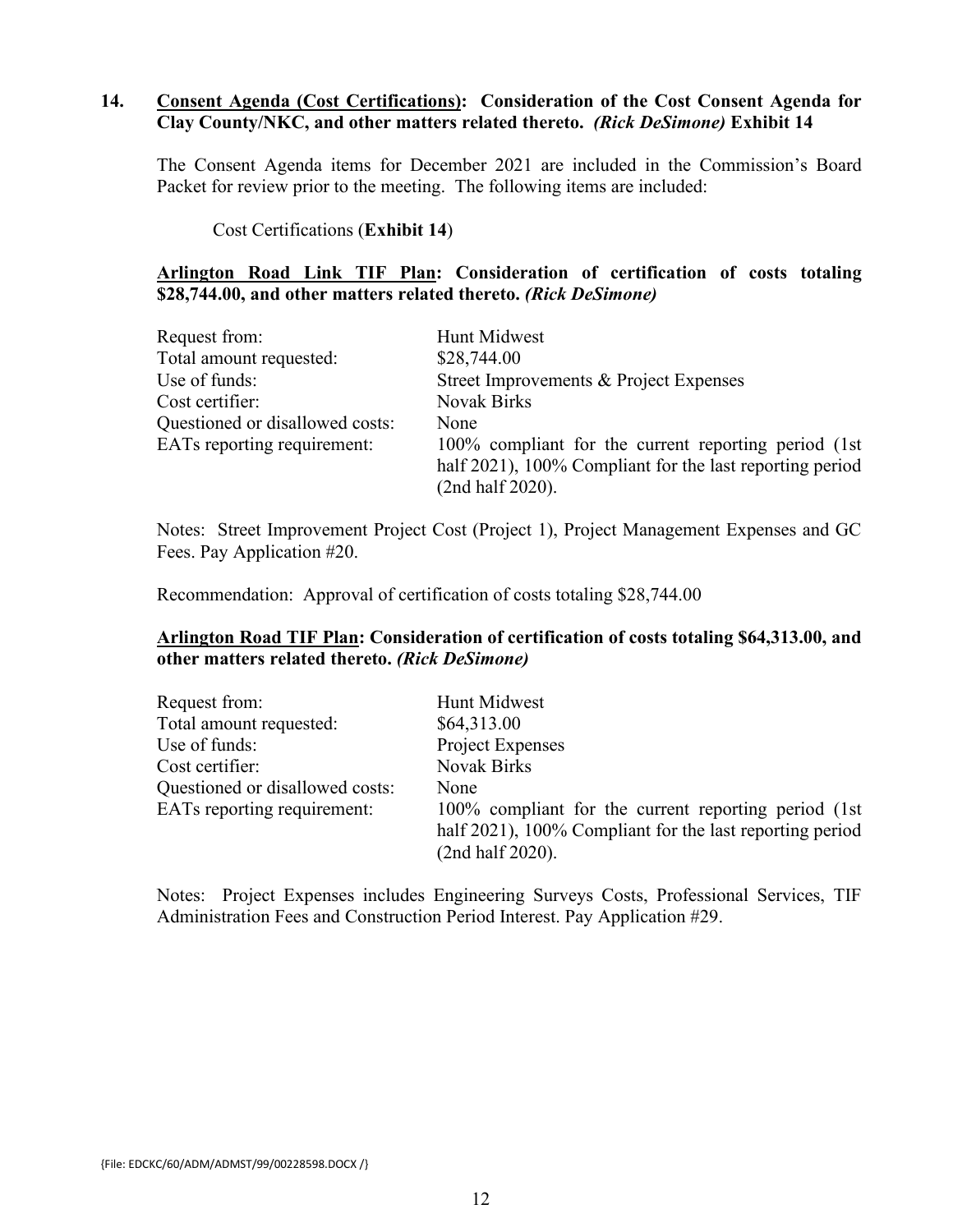#### **Parvin Road TIF Plan: Consideration of certification of costs totaling \$19,167.00, and other matters related thereto.** *(Rick DeSimone)*

| Request from:                   | Hunt Midwest                                             |
|---------------------------------|----------------------------------------------------------|
| Total amount requested:         | \$19,167.00                                              |
| Use of funds:                   | Construction, Road & Infrastructure Improvements.        |
| Cost certifier:                 | <b>Novak Birks</b>                                       |
| Questioned or disallowed costs: | None                                                     |
| EATs reporting requirement:     | 98% compliant for the current reporting period (1st half |
|                                 | 2021). 98% Compliant for the last reporting period (2nd) |
|                                 | half 2020).                                              |

Notes: Project Area 3A Expense includes Construction Period Interest. Project Area 4 Expenses include Professional Services, TIF Administration Expenses and Construction Period Interest. Pay Application 128.

Recommendation: Approval of certification of costs totaling \$19,167.00.

#### **North Oak TIF Plan: Consideration of bond draw totaling \$11,117.62, and other matters related thereto.** *(Rick DeSimone)*

| Request from:                            |             | Northland Neighborhoods                     |         |                                                     |
|------------------------------------------|-------------|---------------------------------------------|---------|-----------------------------------------------------|
| Total amount requested:                  | \$11,117.62 |                                             |         |                                                     |
| Use of funds:                            |             | connection with the Encore Housing Program. |         | Administrative fees and Contractor reimbursement in |
|                                          |             | <b>B</b> ond                                | Project |                                                     |
|                                          |             | Draw                                        | Funds   |                                                     |
|                                          |             | Portion                                     | Portion | Total                                               |
| North Oak TIF Plan                       |             |                                             |         |                                                     |
| - Administrative Fee R Thompson - Inv 77 |             | 1,450.12                                    |         | 1,450.12                                            |
| - Home Performances Services Inv 2719-19 |             | 9,667.50                                    |         | 9,667.50                                            |
|                                          |             |                                             |         |                                                     |
|                                          |             | \$11,117.62                                 | -S      | \$11,117.62                                         |

Notes: The draw is for \$1,450.12 Administrative Fees and \$9,667.50 subcontractor's reimbursement as part of the Encore Housing Program and payable from the project account of the bonds related to the North Oak TIF Plan. Bond Request #58.

Recommendation: Approval of a bond draw totaling \$11,117.62.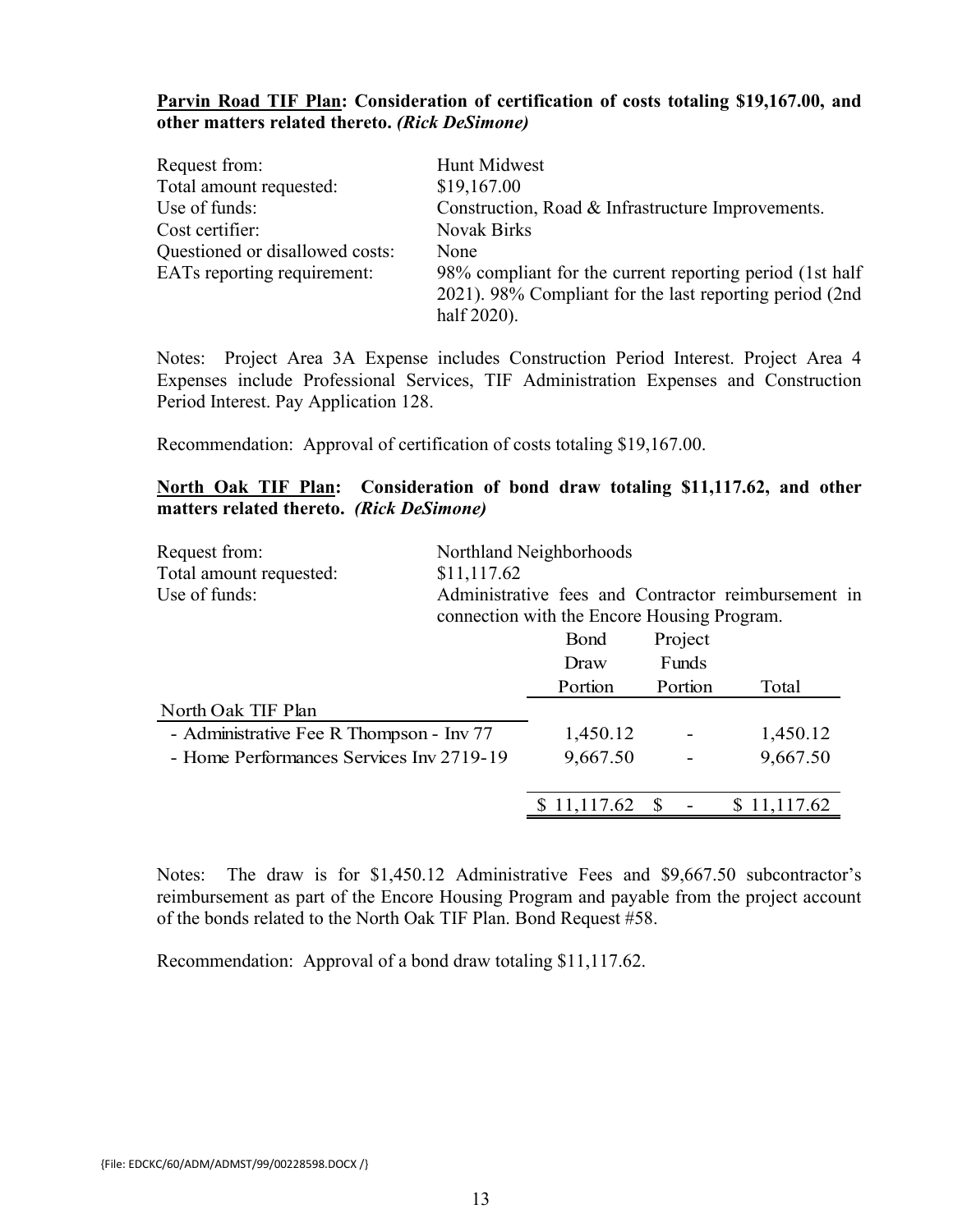#### **North Oak TIF Plan: Consideration of bond draw totaling \$11,500.00, and other matters related thereto.** *(Rick DeSimone)*

| Request from:           | Northland Neighborhoods                             |
|-------------------------|-----------------------------------------------------|
| Total amount requested: | \$11,500.00                                         |
| Use of funds:           | Administrative fees and Contractor reimbursement in |
|                         | connection with the Encore Housing Program.         |

|                                         | Bond      | Project                  |           |
|-----------------------------------------|-----------|--------------------------|-----------|
|                                         | Draw      | Funds                    |           |
|                                         | Portion   | Portion                  | Total     |
| North Oak TIF Plan                      |           |                          |           |
| - Administrative Fee J. Condon - Inv 78 | 1,500.00  | $\overline{\phantom{0}}$ | 1,500.00  |
| - Custom Express - Inv 2224             | 8,380.00  |                          | 8,380.00  |
| - Custom Express - Inv 2227             | 1,620.00  |                          | 1,620.00  |
|                                         | 11,500.00 | \$                       | 11,500.00 |

Notes: The draw is for \$1,500.00 Administrative Fees and \$10,000.00 subcontractor's reimbursement as part of the Encore Housing Program and payable from the project account of the bonds related to the North Oak TIF Plan. Bond Request #59.

Recommendation: Approval of a bond draw totaling \$11,500.00.

*Action recommended:* APPROVAL OF THE COST CONSENT AGENDA FOR CLAY COUNTY/NKC AND AUTHORIZE AND DIRECT THE CHAIR, VICE-CHAIR, OR EXECUTIVE DIRECTOR TO EXECUTE A RESOLUTION APPROVING THE SAME.

**15. Parvin Road Corridor TIF Plan - Project Areas 1 – 4 Uncompleted Private Project Improvements and the Uncompleted Public Improvements No. 8: Consideration of approval of the Certificate of Partial Completion and Compliance in connection with Project Areas 1 – 4 Uncompleted Private Project Improvements and the Uncompleted Public Improvements No. 8 within the Parvin Road Corridor TIF Plan, and other matters related thereto. (Sandra L. Rayford) Exhibit 15**

This Certificate of Partial Completion and Compliance is issued to Hunt Midwest Real Estate Development, Inc. (the "Redeveloper"), in accordance with Section 19 of the Amended and Restated Redevelopment Agreement (the "Redevelopment Agreement"), dated June 8, 2013 and amended on March 16, 2018 and amended on **September** , 2021, between the Tax Increment Financing Commission of Kansas City, Missouri (the "Commission") and the Redeveloper for the implementation of a portion of the Uncompleted Private Project Improvements and Uncompleted Public Improvements described on Exhibit A.

|                                  | <b>Budget</b>             | Actual |
|----------------------------------|---------------------------|--------|
| <b>Total Public Improvements</b> | \$67,805,614 \$39,155,851 |        |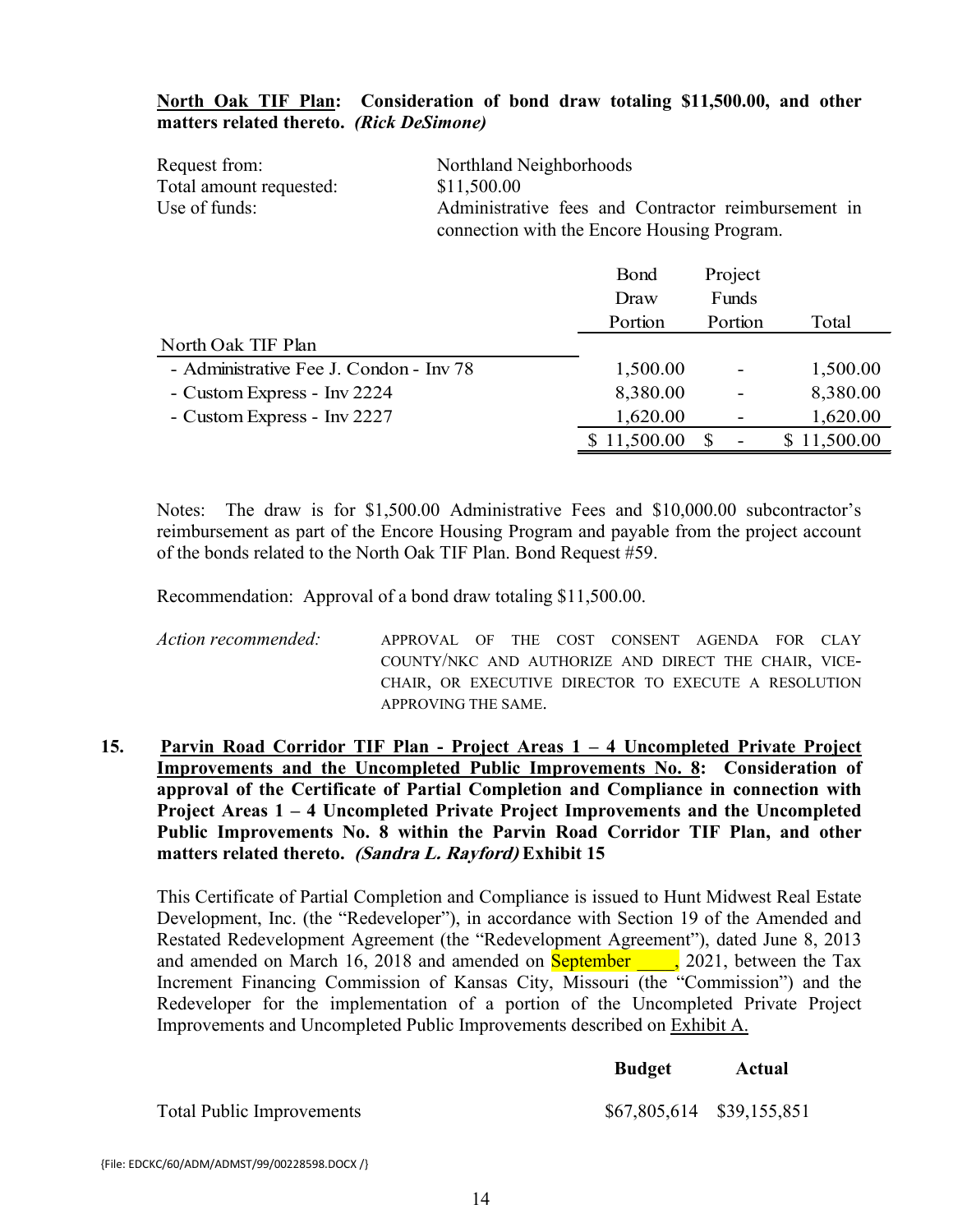Public Improvement Costs Eligible for Reimbursement \$67,805,614 \$39,155,851

#### **REDEVELOPER'S REPORT OF PARTIALLY COMPLETED PROJECT IMPROVEMENTS:**

The Uncompleted Private Project Improvements and the Uncompleted Public Improvements contemplated by the Redevelopment Agreement include the Partially Completed Improvements specifically described on **Exhibit A** and for which Redevelopment Project Costs have been certified.

Cost Certification: All costs to date have been certified by the Commission.

Compliance With Policies:The Redeveloper satisfactorily complied with the policies attached to and incorporated within the Redevelopment Agreement, including the Commission's Work Force Policy and the City's Affirmative Action Policy, as set forth in Ordinance No. 180535, as further amended, and as it may be amended from time to time (the "MBE/WBE Ordinance").

Staff recommends approval of the Certificate of Partial Completion and Compliance.

*Action recommended:* APPROVAL OF THE CERTIFICATE OF PARTIAL COMPLETION AND COMPLIANCE TO HUNT MIDWEST REAL ESTATE DEVELOPMENT, INC. FOR THE UNCOMPLETED PRIVATE PROJECT IMPROVEMENTS AND THE UNCOMPLETED PUBLIC IMPROVEMENTS AND DIRECT THE CHAIR, VICE-CHAIR OR EXECUTIVE DIRECTOR TO EXECUTE A RESOLUTION APPROVING THE SAME.

### *ADMINISTRATIVE TIF COMMISSION AGENDA ITEMS*

#### *ROLL CALL*

#### **16. Consideration of acceptance of the Administrative TIFC Minutes, and other matters related thereto. (***La'Sherry Banks***) Exhibit 1**

Minutes of the November 9, 2021 Administrative TIFC meeting are included for the Commission's review prior to the meeting.

*Action recommended:* ACCEPTANCE OF THE NOVEMBER 9, 2021 ADMINISTRATIVE TIFC MINUTES AS PRESENTED.

#### **17. Economic Activity Taxes: Consideration of acceptance of the Economic Activity Taxes Report, and other matters related thereto.** *(Rick DeSimone)* **Exhibit 17**

The most current Economic Activity Taxes Report is included for the Commission's review prior to the meeting:

• EATs Report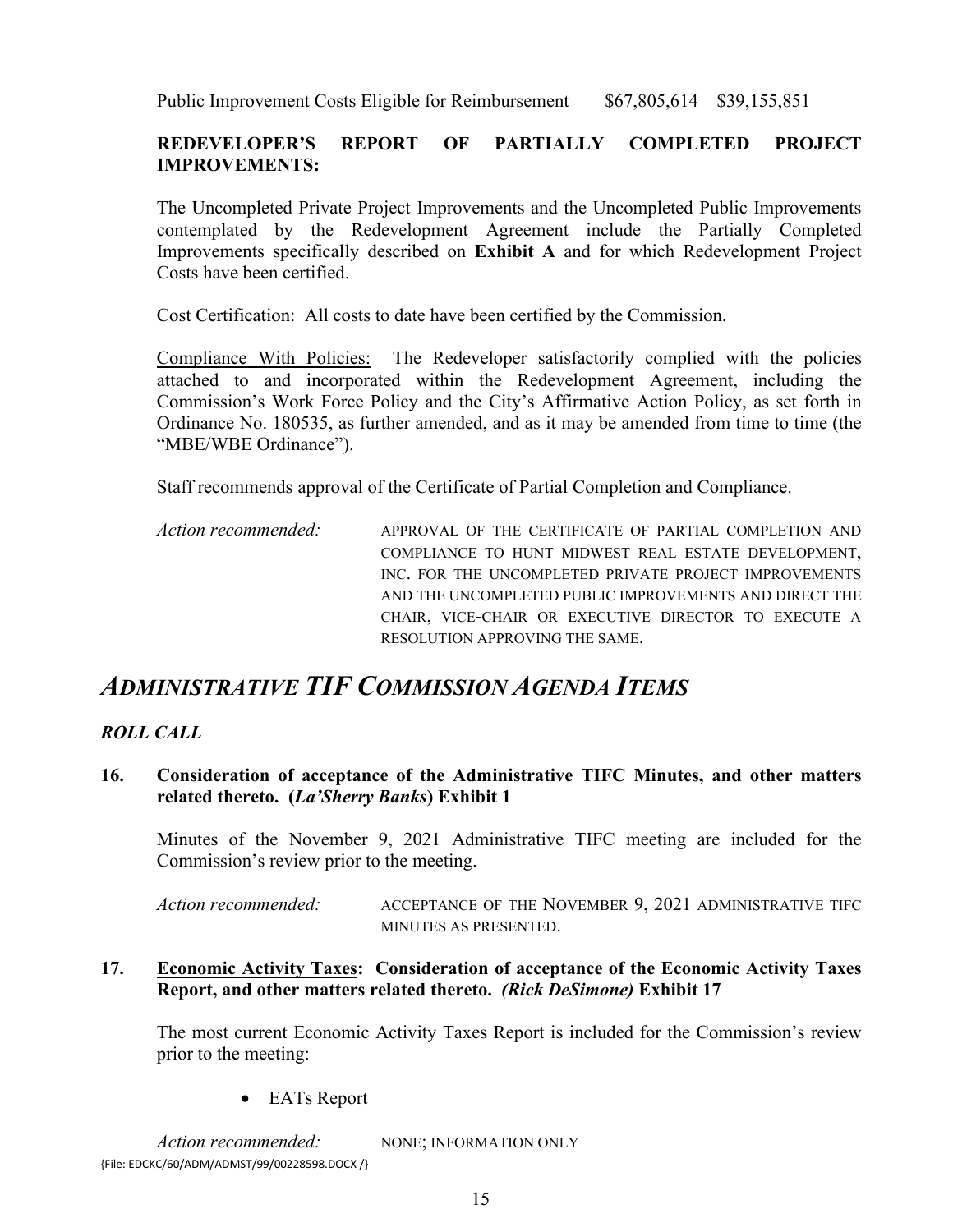#### **18. Affirmative Action and Contract Compliance Subcommittee Reports: Consideration of acceptance of the Affirmative Action and Contract Compliance Reports, and other matters related thereto.** *(Sandra Rayford)*

The Affirmative Action/Contract Compliance Committee held a closed session meeting to discuss legal matters related to Shoal Creek TIF Plan/Projects Q, R, & S on Monday, November 15, 2021. No other matters were discussed at the meeting.

Action recommended: NONE; INFORMATION ONLY

#### **19. Governance, Finance and Audit Subcommittee: Consideration of acceptance of the Governance, Finance and Audit Reports, and other matters related thereto. (***Tammy Queen)* **Exhibit 19 & Exhibit 19A**

The Governance, Finance and Audit Subcommittee did not meet in December, however, would like to present the following item:

- Monthly Financials as prepared by Cochran Head *(Michael Keenen of Cochran Head)*
- Investment Report presented by Marcus Whitworth

Action recommended: ACCEPTANCE OF THE FINANCIAL REPORT

#### **20. Neighborhood & Housing Subcommittee: Consideration of the Neighborhood & Housing Report, and other matters related thereto.** *(Ryana Parks-Shaw)* **Exhibit 20**

The most current Housing Report is included for the Commission's review prior to the meeting.

Action recommended: NONE; INFORMATION ONLY.

#### **21. Administrative: Consideration of the Chair's Report, and other matters related thereto.**  *(Chair Canady)*

Action recommended: NONE; INFORMATION ONLY.

#### **22. Administrative: Consideration of the Executive Director's Report, and other matters related thereto.** *(Heather Brown)*

Action recommended: NONE; INFORMATION ONLY.

{File: EDCKC/60/ADM/ADMST/99/00228598.DOCX /}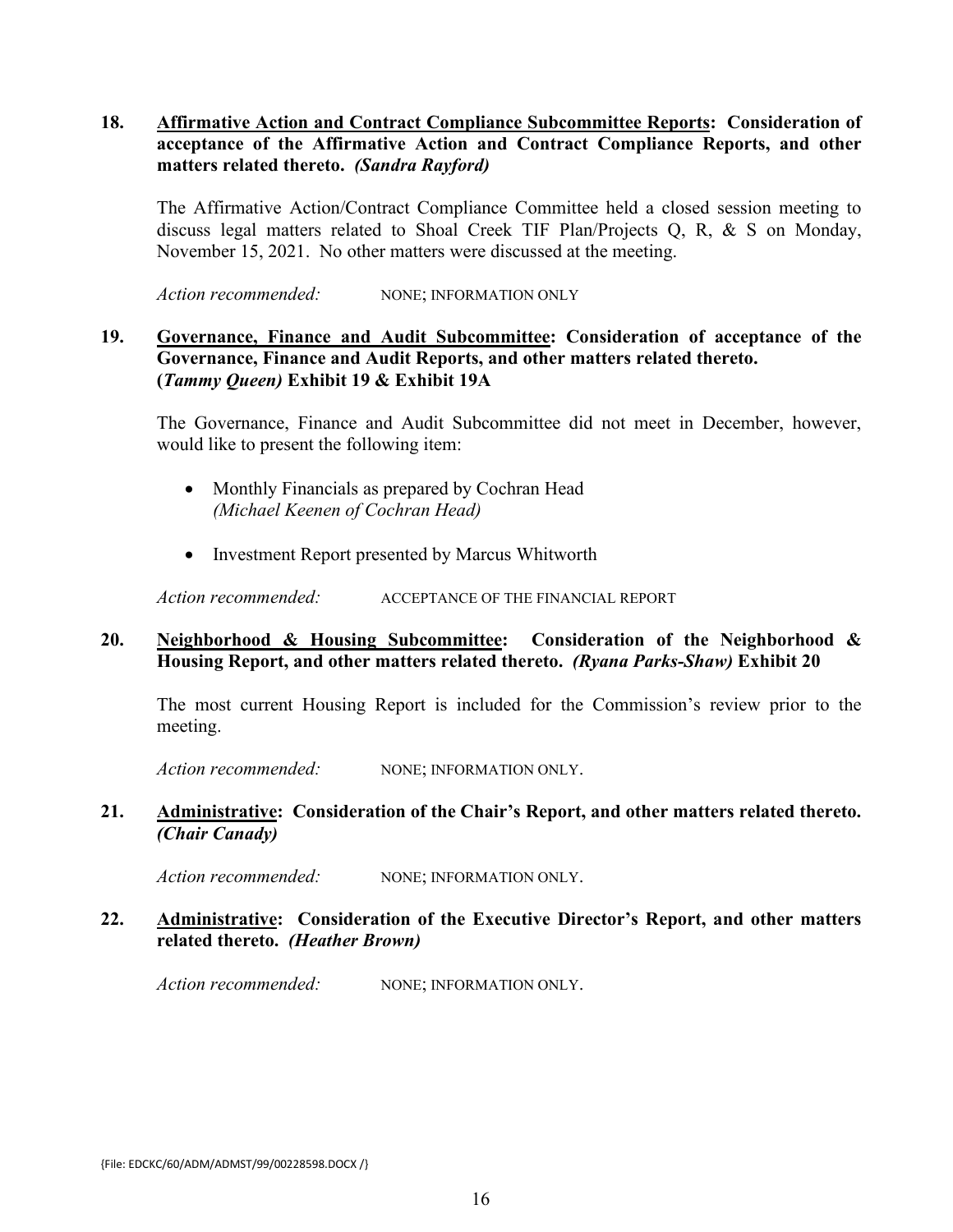# *JACKSON COUNTY/KCMO AGENDA ITEMS*

#### *ROLL CALL*

#### **23. Consideration of acceptance of the Jackson County/KCMO TIFC Minutes, and other matters related thereto. (***La'Sherry Banks***) Exhibit 1**

Minutes of the November 9, 2021 Jackson County/KCMO meeting are included for the Commission's review prior to the meeting.

*Action recommended:* ACCEPTANCE OF THE NOVEMBER 9, 2021 JACKSON COUNTY/KCMO MINUTES AS PRESENTED.

#### **24. Consent Agenda (Cost Certifications): Consideration of the Cost Consent Agenda for Jackson County/KCMO, and other matters related thereto.** *(Rick DeSimone)* **Exhibit 24**

The Consent Agenda items for December 2021 are included in the Commission's Board Packet for review prior to the meeting. The following items are included:

• Cost Certifications **(Exhibit 24)**

#### **11th Street Corridor TIF Plan: Consideration of certification of costs totaling \$36,025.00, and other matters related thereto.** *(Rick DeSimone)*

| Request from:                      | <b>Broadway Square Partners</b>                                                                                                       |
|------------------------------------|---------------------------------------------------------------------------------------------------------------------------------------|
| Total amount requested:            | \$36,025.00                                                                                                                           |
| Use of funds:                      | Streetscape Improvements                                                                                                              |
| Cost certifier:                    | BerganKDV CPAS                                                                                                                        |
| Questioned or disallowed costs:    | None                                                                                                                                  |
| <b>EATs reporting requirement:</b> | 100% compliant for the current reporting period (1st)<br>half 2021). 100% Compliant for the last reporting period<br>(2nd half 2020). |

Notes: Streetscape Improvements at 1000 Central. 26<sup>th</sup> Round Award of Assistance (Rd. 26-3).

Recommendation: Approval of certification of costs totaling \$36,025.00.

#### **11th Street Corridor TIF Plan: Consideration of certification of costs totaling \$15,075.00, and other matters related thereto.** *(Rick DeSimone)*

| Request from:                   | Landmark Mortgage Co                                     |
|---------------------------------|----------------------------------------------------------|
| Total amount requested:         | \$15,075.00                                              |
| Use of funds:                   | <b>Streetscape Improvements</b>                          |
| Cost certifier:                 | BerganKDV CPAS                                           |
| Questioned or disallowed costs: | None                                                     |
| EATs reporting requirement:     | 100% compliant for the current reporting period (1st)    |
|                                 | half 2021). 100% Compliant for the last reporting period |
|                                 | (2nd half 2020).                                         |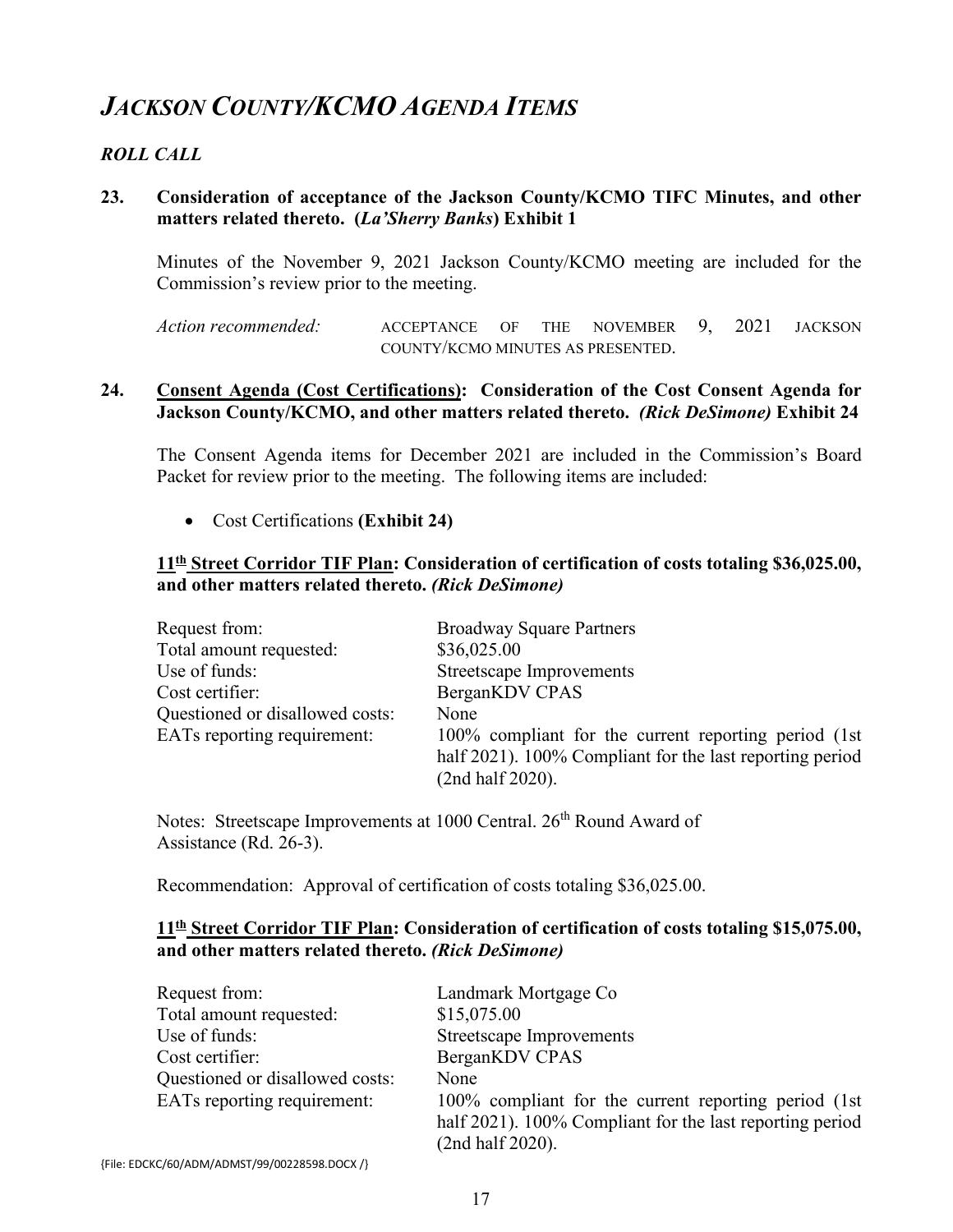Notes: Streetscape Improvements at 300 W. 11<sup>th</sup> Street. 26<sup>th</sup> Round Award of Assistance (Rd.  $26-1$ ).

Recommendation: Approval of certification of costs totaling \$15,075.00.

#### **11th Street Corridor TIF Plan: Consideration of certification of costs totaling \$41,251.00, and other matters related thereto.** *(Rick DeSimone)*

| Request from:                   | SCOS Inc.                                                                                                                             |
|---------------------------------|---------------------------------------------------------------------------------------------------------------------------------------|
| Total amount requested:         | \$41,251.00                                                                                                                           |
| Use of funds:                   | Streetscape Improvements & ADA Accessibility                                                                                          |
| Cost certifier:                 | BerganKDV CPAS                                                                                                                        |
| Questioned or disallowed costs: | None                                                                                                                                  |
| EATs reporting requirement:     | 100% compliant for the current reporting period (1st)<br>half 2021). 100% Compliant for the last reporting period<br>(2nd half 2020). |

Notes: Streetscape Improvements and ADA Accessibility at 1020 Central. 26<sup>th</sup> and 27<sup>th</sup> Round Awards of Assistance (Rd. 26-2 and Rd. 27-1).

Recommendation: Approval of certification of costs totaling \$41,251.00.

#### **River Market TIF Plan: Consideration of certification of costs totaling \$40,522.20, and other matters related thereto.** *(Rick DeSimone)*

| Request from:                   | <b>River Market Community Improvement District</b>                                                                                    |
|---------------------------------|---------------------------------------------------------------------------------------------------------------------------------------|
| Total amount requested:         | \$40,522.20                                                                                                                           |
| Use of funds:                   | Infrastructure Improvements                                                                                                           |
| Cost certifier:                 | Ralph C. Johnson & Co.                                                                                                                |
| Questioned or disallowed costs: | None                                                                                                                                  |
| EATs reporting requirement:     | 100% compliant for the current reporting period (1st)<br>half 2021). 100% Compliant for the last reporting period<br>(2nd half 2020). |

Notes: Improvements include repairing sidewalks & drive entrances at 4<sup>th</sup> and Locust, Design Study for Alley and Dumpster improvements and Light pole installation on  $2<sup>nd</sup>$  Street. Improvements are part of the River Market Community Improvement District.

Recommendation: Approval of certification of costs totaling \$40,522.20.

#### **Overlook TIF Plan: Consideration of certification of costs totaling \$388,390.00, and other matters related thereto.** *(Rick DeSimone)*

| Request from:                   | Oz Development Company     |
|---------------------------------|----------------------------|
| Total amount requested:         | \$388,390.00               |
| Use of funds:                   | Project Redevelopment Cost |
| Cost certifier:                 | <b>Novak Birks</b>         |
| Questioned or disallowed costs: | None                       |

{File: EDCKC/60/ADM/ADMST/99/00228598.DOCX /}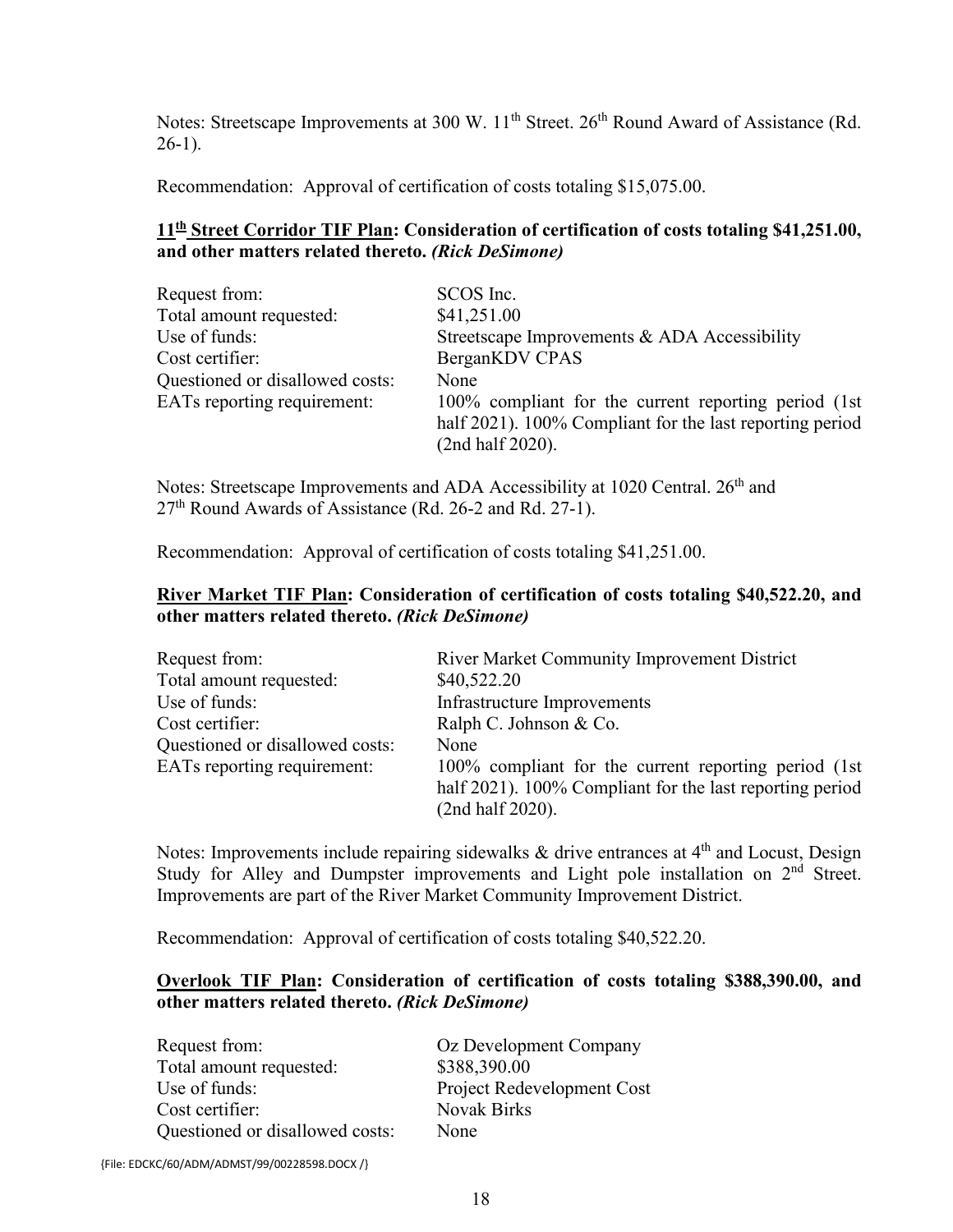|                            |              | Deduct:                          | Current Cost  | Less:                           | Current Costs |
|----------------------------|--------------|----------------------------------|---------------|---------------------------------|---------------|
|                            | Draw 1       | Retainage                        | Request for   | Questioned                      | Examined      |
| Source of Funds            | Request      | Released                         | Certification | Cost                            | Draw 1        |
| Central City EDI           | \$338,390.00 | - \$<br>$\overline{\phantom{a}}$ | \$338,390.00  | - S<br>$\overline{\phantom{a}}$ | \$338,390.00  |
| TIF Reimbursable           |              |                                  |               |                                 |               |
| Public Improvements (PIAC) |              |                                  |               |                                 |               |
| STIF Reimbursable          | ۰            |                                  |               |                                 |               |
|                            | \$338,390.00 | - \$<br>$\overline{\phantom{a}}$ | \$338,390.00  | -S<br>$\overline{\phantom{a}}$  | \$338,390.00  |

Notes: Project Costs include Design & Engineering Cost and Building & Site Demolition Costs. Draw Request #1.

Recommendation: Approval of certification of costs totaling \$388,390.00.

*Action recommended:* APPROVAL OF THE COST CONSENT AGENDA FOR JACKSON COUNTY/KCMO AND AUTHORIZE AND DIRECT THE CHAIR, VICE-CHAIR, OR EXECUTIVE DIRECTOR TO EXECUTE A RESOLUTION APPROVING THE SAME.

**25. 12 & Wyandotte TIF Plan: Consideration of the approval of an Assignment and Assumption Agreement of Redevelopment Agreement and Financing Agreement among the TIF Commission, Skyline Investments, Inc., Kanas City MO Hotel Partners, L.P. and the City of Kansas City, Missouri, in connection with Redevelopment Project 4 of the 12th & Wyandotte TIF Plan, and other matters related thereto.** *(Wesley Fields)* **Exhibit 25**

On December 10, 1992, the City Council (the "Council") of the City of Kansas of City, Missouri passed Ordinance No. 921351, which approved the  $12<sup>th</sup>$  & Wyandotte Tax Increment Financing Plan (the "TIF Plan"), which has been amended from time to time by a series of ordinances passed by the Council. The TIF Plan provides for the implementation of Redevelopment Project 4, which provides for the redevelopment of the hotel located at 1215 Wyandotte, Kansas City, Missouri, commonly referred to as the Aladdin Hotel (the "Hotel"), along with improvements to the sidewalks adjacent to the Hotel and the pedestrian tunnel connecting the Hotel to the Municipal Auditorium Parking Garage (the "Project 4 Improvements").

On June 8, 2006, the Commission and Kansas City MO Hotel Partners, L.P. (the "Developer") entered into an Agreement (the "Redevelopment Agreement") for the implementation of the Project 4 Improvements. The Commission, by Resolution No. 9-14- 08, issued of a Certificate of Completion for the Project 4 Improvements for which the Developer has incurred costs that have been certified by the Commission, and such Certificate of Completion is an acknowledgement by the Commission that the Developer satisfied certain obligations and duties under the Redevelopment Agreement with respect to the implementation of the Project 4 Improvements.

{File: EDCKC/60/ADM/ADMST/99/00228598.DOCX /}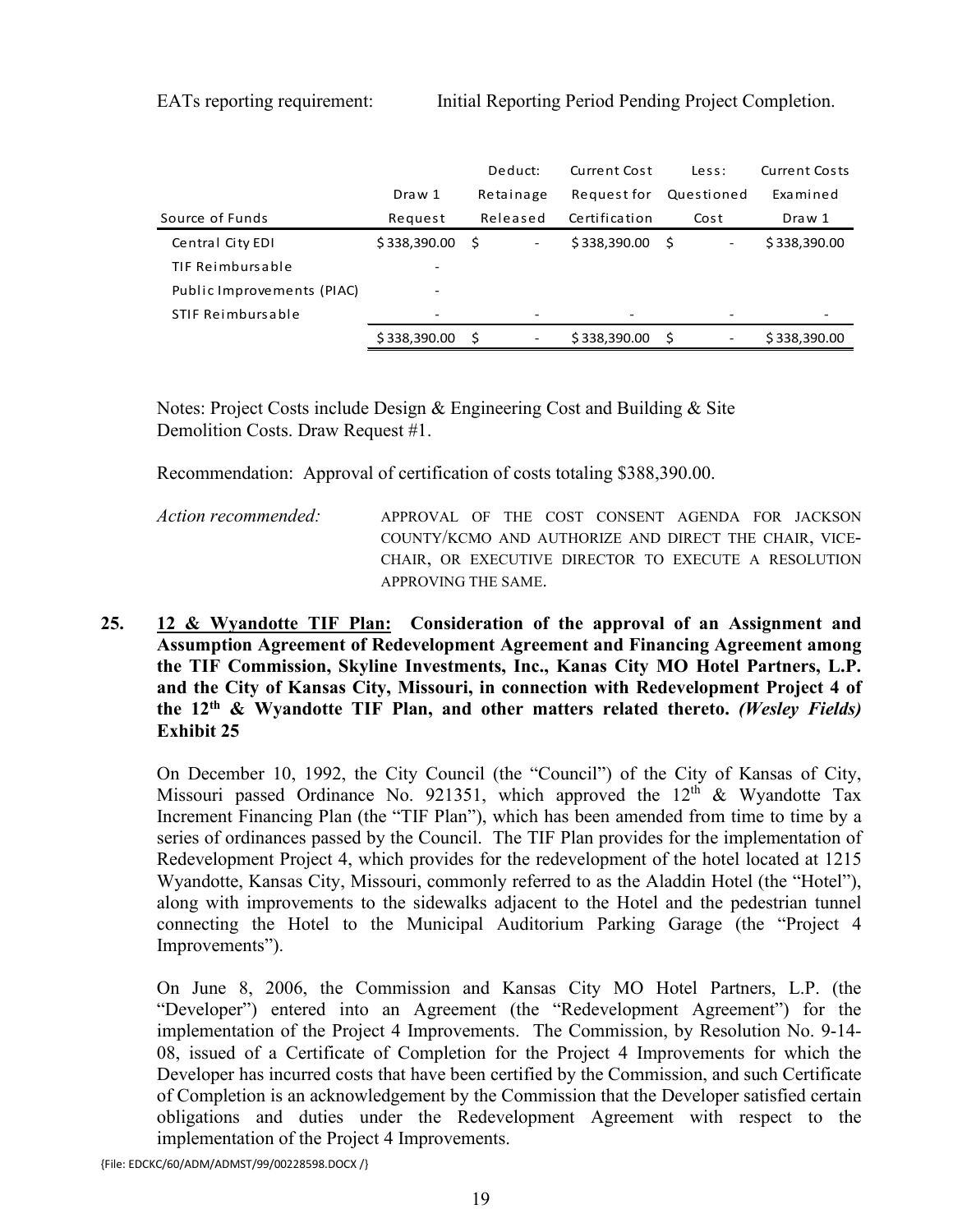Aladdin Master Tenant, L.L.C., a wholly-owned subsidiary the Developer ("Seller"), and Skyline Investments, Inc. ("Skyline") are parties to that certain Purchase Contract having an effective date of October 8, 2021 (as amended or supplemented from time to time, the "Purchase Contract"), pursuant to which Seller has agreed to sell and convey to Skyline, or its designee ("Skyline's Designee") certain real property upon which the Project 4 Improvements are located, along with the Project 4 Improvements (the "Property").

Pursuant to the Purchase Contract, Seller is to assign or cause to be assigned to Skyline or Skyline's Designee all rights, interests, duties and obligations designated by the Purchase Contract or agreements relating to the ownership or operation of the Property, including all of the Developer's rights, duties, interests and obligations under the Redevelopment Agreement. Section 22 of the Redevelopment Agreement provides that there shall be no assignment of Developer's rights, interests, duties and obligations under the Redevelopment Agreement, except upon terms and conditions agreeable to the Commission and upon the execution by an assignee of an instrument in writing, for itself and its successors and assigns, and expressly for the benefit of the Commission, assuming all obligations of Developer and agreeing to be subject to all of the conditions and restrictions which Developer is subject under the Redevelopment Agreement.

Additionally, the Developer, the Commission and the City of Kansas City, Missouri (the "City") entered into the Financing Agreement dated as of August 23, 2006 ("Financing Agreement") to provide for reimbursement of certain reimbursable redevelopment project costs related to the Project 4 Improvements from additional economic activity taxes, as described by the Financing Agreement ("City Revenue"). In connection with the transfer and conveyance of the Property, pursuant to the Purchase Contract, Developer desires to assign all of its rights, duties, interests and obligations under the Financing Agreement to Skyline or Skyline's Designee, including the right to receive City Revenue as reimbursement of certain redevelopment project costs incurred in connection with the implementation of the Project 4 Improvements.

Enclosed in the TIF Commission's Packet as **Exhibit 25** is an Assignment and Agreement by and among the TIF Commission, Skyline, the Developer and the City, which provides, in part, subject to the closing on the sale of the Property pursuant to the Purchase Contract, and subject to the Skyline or Skyline's designee entering into a separate Funding Agreement and Amended and Restated Redevelopment Agreement with the Commission, the Developer shall assign to Skyline or Skyline's designee that shall be approved, in writing, by the Commission, (a) all of Developer's right, title, interests, duties and obligations under the Redevelopment Agreement with respect to Project Area 4 and the right to reimbursement of any and all redevelopment project costs that have been or may be certified by the Commission pursuant to the Redevelopment Agreement and that are due and may be due and owing to Developer for the implementation of the Project 4 Improvements, in accordance with the terms and conditions of the Redevelopment Agreement, and (b) all of Developer's right, title, interests, duties and obligations under the Financing Agreement and the right to reimbursement of any and all reimbursable project costs to be reimbursed with City Revenue that are due and may be due and owing to Developer, in accordance with the terms and conditions of the Financing Agreement.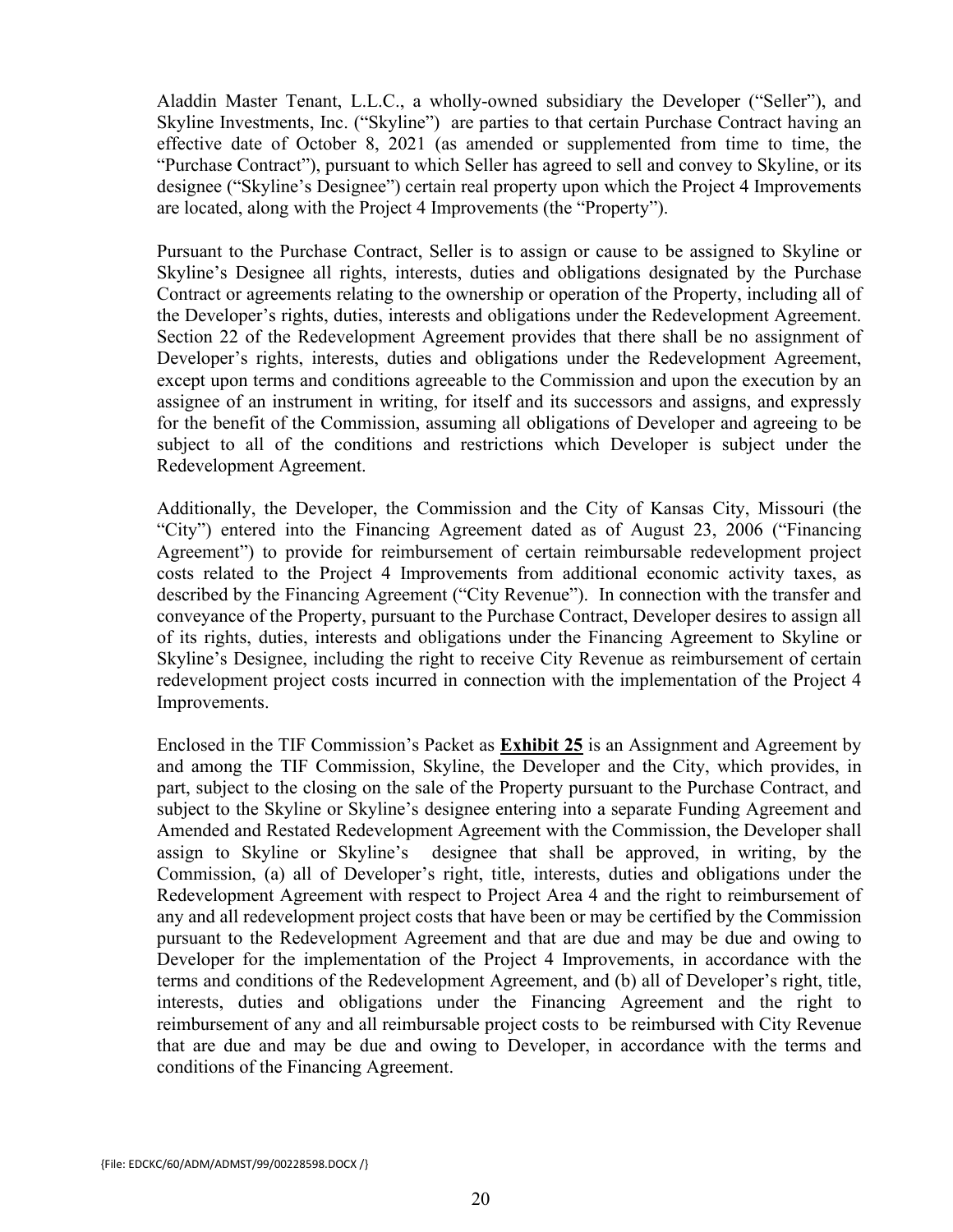To the extent the Commission finds acceptable the terms of the Assignment and Assumption Agreement, attached to the Board Packet as **Exhibit 25,** staff and legal counsel recommend its approval, subject to modifications accepted by the Chair, Executive Director and legal counsel.

*Action recommended:* APPROVE THE ASSIGNMENT AND ASSUMPTION AGREEMENT AMONG KANSAS CITY MO PARTNERS, LLC, SKYLINE INVESTMENTS, INC., THE CITY OF KANAS CITY, MISSOURI AND THE TAX INCREMENT FINANCING COMMISSION OF KANSAS CITY, MISSOURI IN CONNECTION WITH THE REDEVELOPMENT PROJECT 4 OF THE  $12^{\text{TH}}$  & WYANDOTTE TIF PLAN, SUBJECT TO ANY MODIFICATIONS APPROVED BY THE CHAIR, THE EXECUTIVE DIRECTOR AND LEGAL COUNSEL.

#### **26. 12 & Wyandotte TIF Plan: Consideration of the Amended and Restated Redevelopment Agreement between the TIF Commission and Skyline Investments, Inc. or its approved designee, in connection with Redevelopment Project 4 of the 12th & Wyandotte TIF Plan, and other matters related thereto.** *(Wesley Fields)* **Exhibit 26**

On December 10, 1992, the City Council (the "Council") of the City of Kansas of City, Missouri passed Ordinance No. 921351, which approved the  $12<sup>th</sup>$  & Wyandotte Tax Increment Financing Plan (the "TIF Plan"), which has been amended from time to time by a series of ordinances passed by the Council. The TIF Plan provides for the implementation of Redevelopment Project 4, which provides for the redevelopment of the hotel located at 1215 Wyandotte, Kansas City, Missouri, commonly referred to as the Aladdin Hotel (the "Hotel"), along with improvements to the sidewalks adjacent to the Hotel and the pedestrian tunnel connecting the Hotel to the Municipal Auditorium Parking Garage (the "Project 4 Improvements").

On June 8, 2006, the Commission and Kansas City MO Hotel Partners, L.P. (the "Developer") entered into an Agreement (the "Redevelopment Agreement") for the implementation of the Project 4 Improvements. The Commission, by Resolution No. 9-14- 08, issued of a Certificate of Completion for the Project 4 Improvements for which the Developer has incurred costs that have been certified by the Commission, and such Certificate of Completion is an acknowledgement by the Commission that the Developer satisfied certain obligations and duties under the Redevelopment Agreement with respect to the implementation of the Project 4 Improvements.

Aladdin Master Tenant, L.L.C., a wholly-owned subsidiary the Developer ("Seller"), and Skyline Investments, Inc. ("Skyline") are parties to that certain Purchase Contract having an effective date of October 8, 2021 (as amended or supplemented from time to time, the "Purchase Contract"), pursuant to which Seller has agreed to sell and convey to Skyline, or its designee ("Skyline's Designee") certain real property upon which the Project 4 Improvements are located, along with the Project 4 Improvements (the "Property").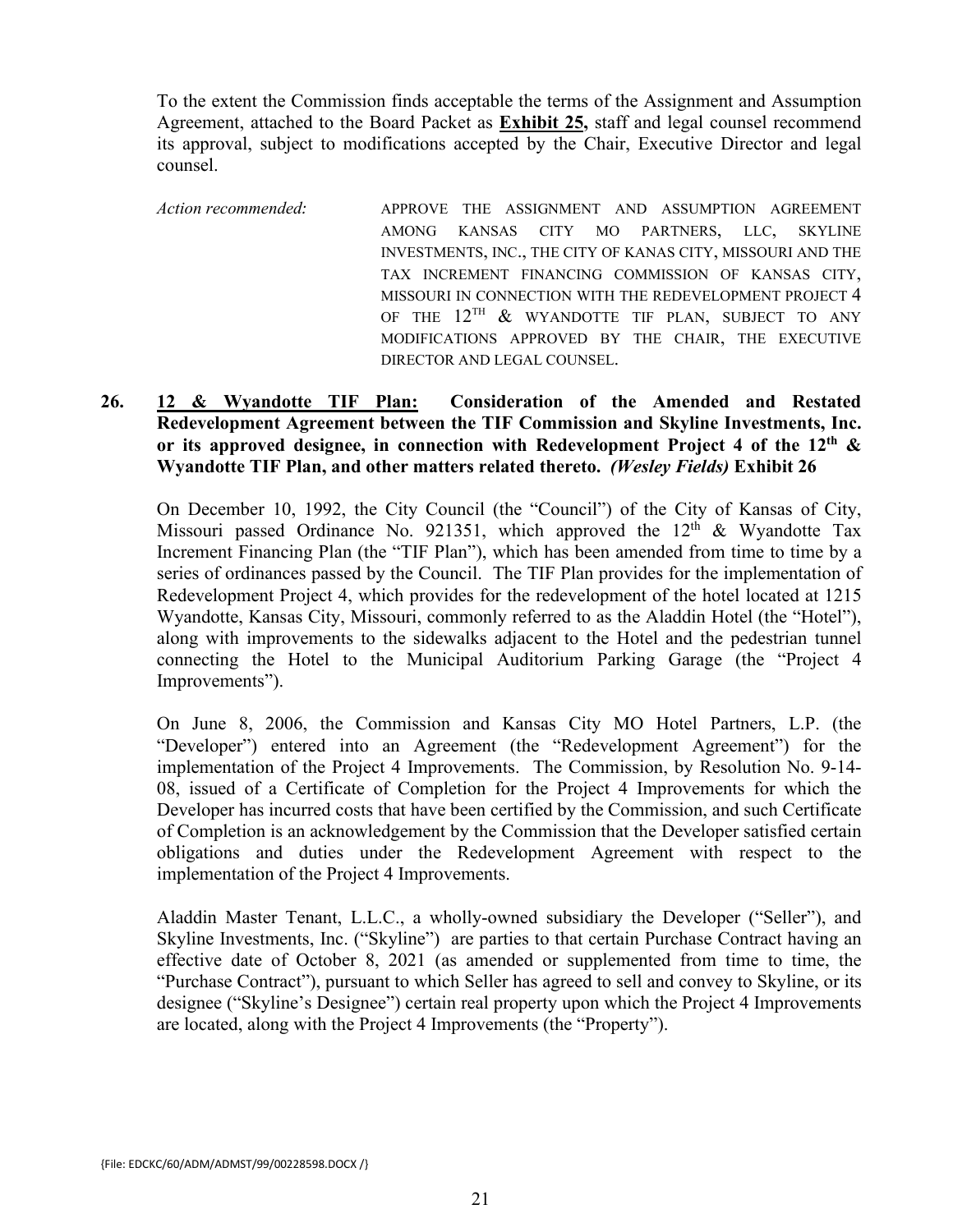Pursuant to the Purchase Contract, Seller is to assign or cause to be assigned to Skyline or Skyline's Designee all rights, interests, duties and obligations designated by the Purchase Contract or agreements relating to the ownership or operation of the Property, including all of the Developer's rights, duties, interests and obligations under the Redevelopment Agreement. Section 22 of the Redevelopment Agreement provides that there shall be no assignment of Developer's rights, interests, duties and obligations under the Redevelopment Agreement, except upon terms and conditions agreeable to the Commission and upon the execution by an assignee of an instrument in writing, for itself and its successors and assigns, and expressly for the benefit of the Commission, assuming all obligations of Developer and agreeing to be subject to all of the conditions and restrictions which Developer is subject under the Redevelopment Agreement.

Additionally, the Developer, the Commission and the City of Kansas City, Missouri (the "City") entered into the Financing Agreement dated as of August 23, 2006 ("Financing Agreement") to provide for reimbursement of certain reimbursable redevelopment project costs related to the Project 4 Improvements from additional economic activity taxes, as described by the Financing Agreement ("City Revenue"). In connection with the transfer and conveyance of the Property, pursuant to the Purchase Contract, Developer desires to assign all of its rights, duties, interests and obligations under the Financing Agreement to Skyline or Skyline's Designee, including the right to receive City Revenue as reimbursement of certain redevelopment project costs incurred in connection with the implementation of the Project 4 Improvements.

The Skyline and the Developer design to enter into an Assignment and Agreement by and among the TIF Commission, Skyline, the Developer and the City, which shall provide, in part, subject to the closing on the sale of the Property pursuant to the Purchase Contract, and subject to the Skyline or Skyline's designee entering into a separate Funding Agreement and Amended and Restated Redevelopment Agreement with the Commission, the Developer shall assign to Skyline or Skyline's designee that shall be approved, in writing, by the Commission, (a) all of Developer's right, title, interests, duties and obligations under the Redevelopment Agreement with respect to Project Area 4 and the right to reimbursement of any and all redevelopment project costs that have been or may be certified by the Commission pursuant to the Redevelopment Agreement and that are due and may be due and owing to Developer for the implementation of the Project 4 Improvements, in accordance with the terms and conditions of the Redevelopment Agreement, and (b) all of Developer's right, title, interests, duties and obligations under the Financing Agreement and the right to reimbursement of any and all reimbursable project costs to be reimbursed with City Revenue that are due and may be due and owing to Developer, in accordance with the terms and conditions of the Financing Agreement.

Pursuant to the Assignment and Assumption Agreement, Skyline desires to enter into an Amended and Restated Redevelopment Agreement, which provides that the Commission and Skyline shall amend and restate the Redevelopment Agreement to acknowledge that certain obligations have been satisfied, but to also set out the remaining and continuing rights and obligations under the Redevelopment Agreement.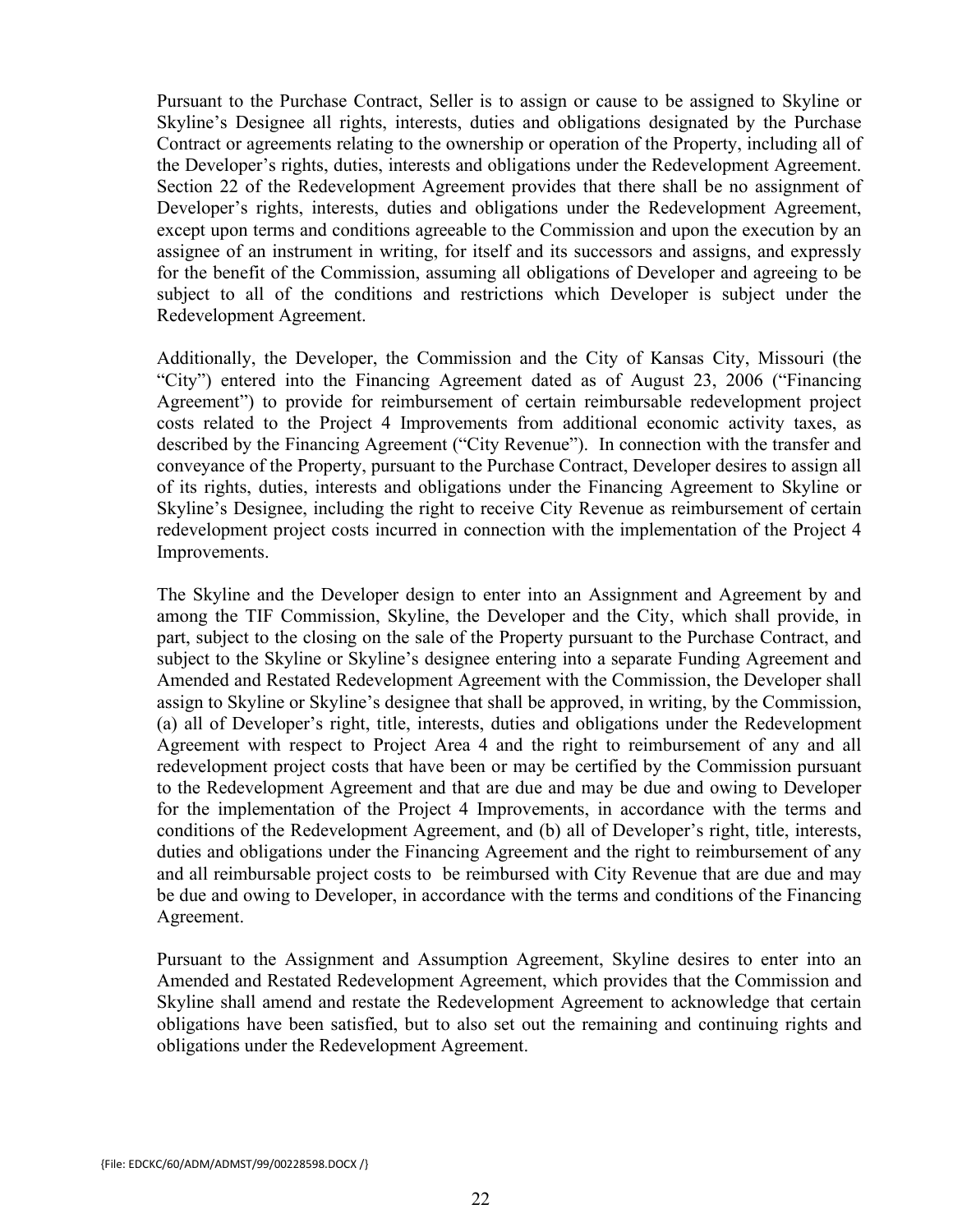To the extent the Commission finds acceptable the terms of the Amended and Restated Redevelopment Agreement, attached to the Board Packet as **Exhibit 26,** staff and legal ounsel recommend its approval, subject to modifications accepted by the Chair, Executive Director and legal counsel.

*Action recommended:* APPROVE THE AMENDED AND RESTATED REDEVELOPMENT AGREEMENT BETWEEN THE TAX INCREMENT FINANCING COMMISSION OF KANSAS CITY, MISSOURI AND SKYLINE INVESTMENTS, INC. OR ITS APPROVED DESIGNEE, IN CONNECTION WITH THE REDEVELOPMENT PROJECT 4 OF THE  $12^{TH}$  & WYANDOTTE TIF PLAN, SUBJECT TO ANY MODIFICATIONS APPROVED BY THE CHAIR, THE EXECUTIVE DIRECTOR AND LEGAL COUNSEL.

**27. Kansas City Convention Center Headquarters Hotel TIF Plan: Consideration of the First Amendment to the First Amended and Restated Super-TIF Financing Agreement among the TIF Commission, the City of Kansas City, Missouri, the Convention and Visitors Bureau of Greater Kansas City, Inc. D/B/A VISITKC and KC Hotel Property Owner, LLC, in connection with the Kansas City Convention Center Headquarters Hotel TIF Plan, and other matters related thereto.** *(Wesley Fields)* **Exhibit 27**

On July 23, 2015, the City Council (the "City Council") of the City of Kansas City, Missouri passed Committee Substitute for Ordinance No. 150597, which approved the Kansas City Convention Center Headquarters Hotel TIF Plan (the "Plan") and designated the area (the "Redevelopment Area") and each Redevelopment Project Area described therein (the "Redevelopment Project Areas"). The Plan provides, among other things, for the construction of a convention center headquarters hotel, which shall contain approximately 800 guest rooms, approximately 75,000 square feet of meeting space, an approximately 4,500 square foot winter garden/terrace, approximately 15,450 square feet of retail, restaurant, bar and lounge areas and approximately 9,913 square feet of recreational facilities and related on-site improvements (the "Hotel"), a parking structure accommodating approximately 450 spaces (the "Parking Facility"), a connection between the Hotel and Bartle Hall Convention Center (the "Connector," together with the Hotel and Parking Facility shall hereinafter be referred to as the "Project Improvements") and certain public improvements, including sidewalks, streetscape, and any other public improvements required to support the Project Improvements (the "Public Improvements").

The City Council, by Committee Substitute for Ordinance No. 150597, agreed to provide additional financing for the Project Improvements and Public Improvements by committing, subject to appropriation and collection, in addition to payments in lieu of taxes and economic activity taxes authorized by the TIF Act, the total additional revenue from taxes which are imposed by the City and generated by economic activities within the Redevelopment Area, which are not subject to capture, in accordance with the TIF Act, and would otherwise be deposited into the City's general municipal funds (the "Additional City EATS") to be used for payment of certified Redevelopment Project Costs identified by the Plan. Additionally, the Conventions and Visitors Bureau of Greater Kansas City, Inc. (the "CVA") agrees that there is a need to provide for the marketing and promotion of Kansas City, Missouri as a location for conventions and tourism, and that the development of hotels to service the areas near Downtown is essential to a healthy convention economy and acknowledges that those funds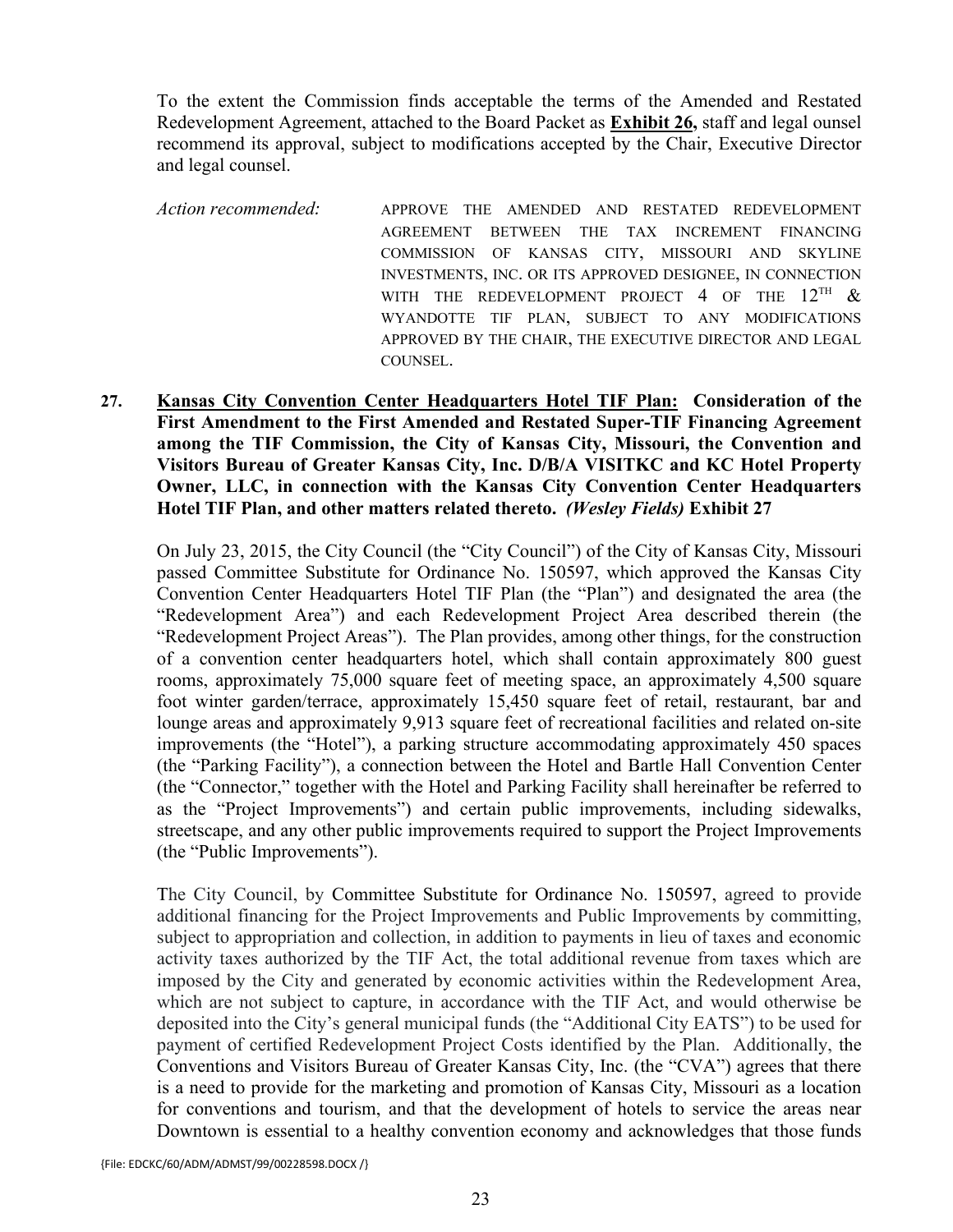generated within the Redevelopment Area described by the Plan and which would otherwise be available to the CVA, pursuant to Section 68-553, Code of Ordinances, shall be transferred by the City to the Commission and thereafter distributed to KC Hotel Developers, LLC for reimbursement of certified Redevelopment Project Costs identified by the Plan.

On September 22, 2015, the Commission, the City, CVA and KC Hotel Developers, LLC (the "Developer") entered into a Super-TIF Financing Agreement, which provides that the City, subject to appropriation and collection, shall contribute to the Commission the Additional EATs, which shall be used fund certified Redevelopment Project Costs identified by the Plan and such Super-TIF Financing Agreement was amended and restated on August 22, 2016 to include a new provision to permit future modifications or amendments to be made to the Super-TIF Financing Agreement with the written consent of the parties affected.

The City and the Developer now desire to further amend the First Amended and Restated Super-TIF Financing Agreement to provide certain modifications necessitated by a change in that certain Catering Agreement between the Developer and City that now provides that the City shall make a one-time lump payment under the Catering Agreement, rather than annual payments.

The First Amendment to the First Amended and Restated Super –TIF Financing Agreement attached as **Exhibit 27** to the Board Packet contains language that conforms the news terms of the Catering Agreement between the City and the Developer.

To the extent the Commission finds acceptable the terms of the First Amendment to the First Amended and Restated Super-TIF Financing Agreement, attached to the Board Packet as **Exhibit 27,** staff and legal counsel recommend its approval, subject to modifications accepted by the Chair, Executive Director and legal counsel.

*Action recommended:* APPROVE THE FIRST AMENDMENT TO THE FIRST AMENDED AND SUPER-TIF FINANCING AGREEMENT AMONG THE TAX INCREMENT FINANCING COMMISSION OF KANSAS CITY, MISSOURI, CITY OF KANSAS CITY, MISSOURI, CONVENTION AND VISITORS BUREAU OF GREATER KANSAS CITY, INC. D/B/A VISITKC AND KANSAS CITY HOTEL PROPERTY OWNER, LLC, IN CONNECTION WITH THE KANSAS CITY CONVENTION CENTER HEADQUARTERS HOTEL TIF PLAN, SUBJECT TO ANY MODIFICATIONS APPROVED BY THE CHAIR, THE EXECUTIVE DIRECTOR AND LEGAL COUNSEL.

### *JACKSON COUNTY/HICKMAN MILLS AGENDA ITEMS*

### **PUBLIC HEARING – 10:00 AM**

### *ROLL CALL*

#### **28. Pioneer Plaza TIF Plan- First Amendment: Consideration of approval of the First Amendment of the Pioneer Plaza TIF Plan, and other matters related thereto.** *(Heather Brown)*

{File: EDCKC/60/ADM/ADMST/99/00228598.DOCX /} *Action recommended: Withdrawn per developer.*